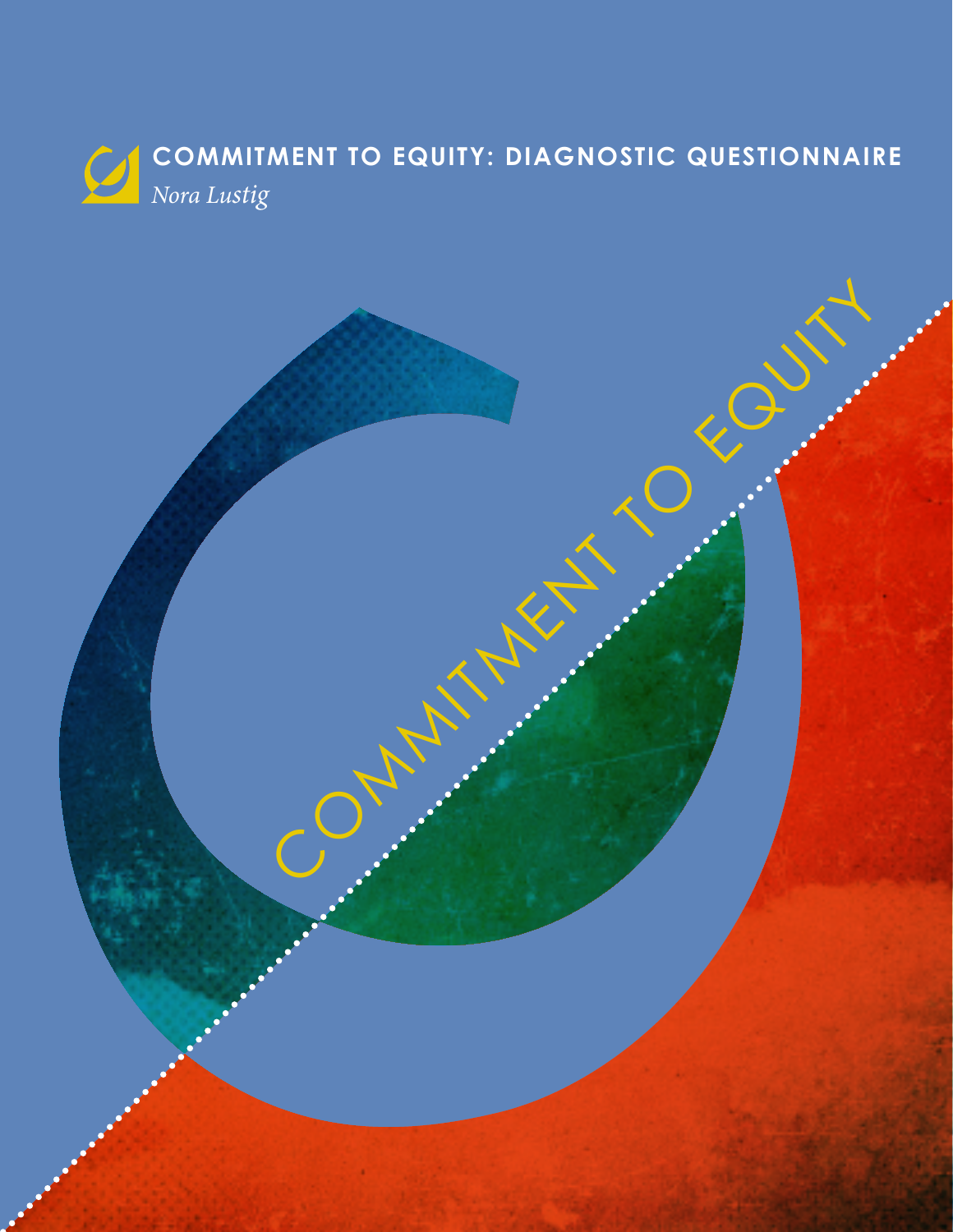

# COMMITMENT TO EQUITY: DIAGNOSTIC QUESTIONNAIRE

*Nora Lustig\**

CEQ Working Paper No. 2

AUGUST 2012

The *Commitment to Equity* (CEQ) project is designed to analyze the impact of taxes and social spending on inequality and poverty, and provide a roadmap for governments, multilateral institutions, and nongovernmental organizations in their efforts to build more equitable societies.

The CEQ uses incidence analysis<sup>1</sup> and a specially designed diagnostic questionnaire to address three questions:

- How much redistribution and poverty reduction is being accomplished in each country through social spending, subsidies and taxes?
- How progressive are revenue collection and government spending?
- Within the limits of fiscal prudence, what could be done to increase redistribution and poverty reduction in each country through changes in taxation and spending?

In particular, the diagnostic questionnaire is designed to assess how aligned fiscal policies are with supporting a minimum living standard and human capital accumulation, as well as with reducing inequality. The objective is to evaluate efforts based on whether governments: i. collect and allocate enough resources to support a minimum living standard for all; ii. collect and distribute resources equitably; iii. ensure that spending is fiscally sustainable and that programs are of good quality and incentive compatible; iv. collect and publish relevant information, as well as are subject to independent evaluations.

Keywords: fiscal incidence, inequality, poverty, taxes, transfers, social policy, Latin America

JEL Codes: H22, D31, I32, I38

 $\overline{a}$ \* Nora Lustig is Samuel Z. Stone Professor of Latin American Economics, Tulane University and non-resident fellow at the Center for Global Development and the Inter-American Dialogue. The author is grateful to Sean Higgins, Mariellen Jewers and Emily Travis for their excellent assistance in the preparation of this questionnaire.

<sup>&</sup>lt;sup>1</sup> For the methodological details of the incidence analysis, see Lustig and Higgins (2013).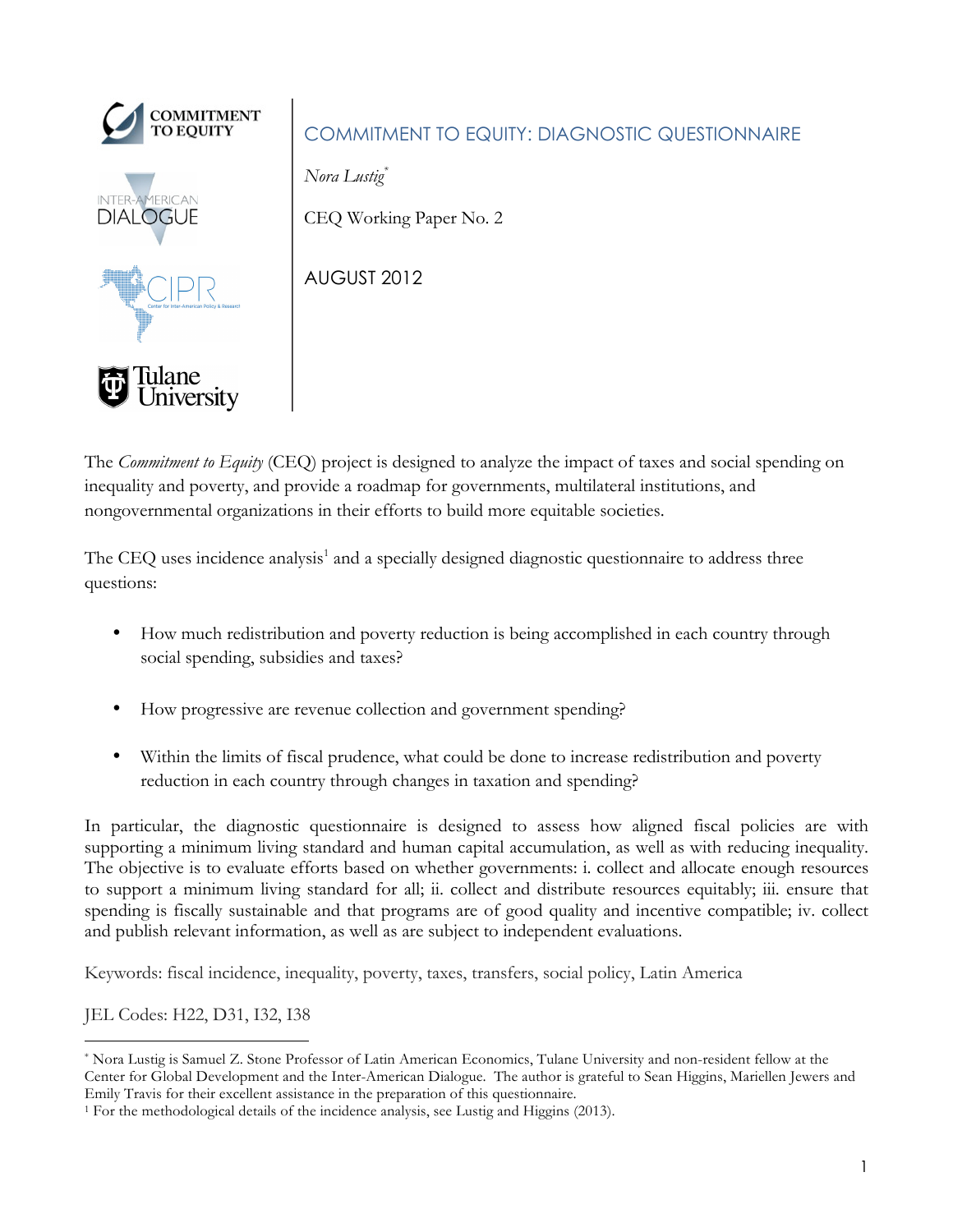# 1 THE DESIGN OF THE CEQ DIAGNOSTIC QUESTIONNAIRE

The purpose of the CEQ diagnostic questionnaire is to identify the main causes and constraints/successful fiscal interventions that prevent a country from achieving/enable a country to achieve a universal minimum standard of living and lower inequality in ways that are consistent with macroeconomic and microeconomic efficiency. A diagnostic questionnaire follows a logical sequence to identify or discard factors that may be either obstacles or crucial to achieving a particular objective or essential to understanding a specific phenomenon. Diagnostic exercises usually rely on a combination of predictions from theory, rigorous empirical evidence, practical knowledge and what we call "common sense." The diagnostic approach has been widely used to identify the binding constraints for economic growth.<sup>2</sup> CEQ is one of the first attempts to apply it to a social equity goal. In broad terms, one would like to know whether a government: i. has enough resources and allocates them well enough to meet social equity policy objectives; ii. has appropriate policies and programs and collects and distributes resources equitably; iii. ensures spending is fiscally responsible and that programs minimize distortions and negative incentives; iv. collects and publishes relevant information, as well as subjects itself to independent evaluations. For simplicity, these criteria are called: resources, equity, quality and accountability and they are defined as follows:

#### *Resources*

Assess whether government revenues and redistributive spending are potentially sufficient with what would be required for supporting a minimum standard of living.<sup>3</sup>

### *Equity*

• Assess whether the actual level and allocation of redistributive spending as well as the range, design and implementation of programs and policies are consistent with supporting a minimum standard of living.

### *Quality*

• Assess whether the design and implementation of programs and policies<sup>4</sup> to support a minimum standard of living are broadly consistent with macroeconomic and microeconomic efficiency and whether the programs and policies implemented have high social returns as well as are costeffective, of high quality and incentive compatible.

#### *Accountability*

 $\overline{a}$ 

• Assess the degree of accountability and transparency with respect to programs and policies designed to support a minimum standard of living.

In sum, CEQ is among the first frameworks to comprehensively assess social policy—or, rather, public policy with social equity objectives—and to make the assessment comparable across countries and able to be translated into a performance index. CEQ is based on extensive research and expert opinion that give it high content validity.<sup>5</sup> In particular, the diagnostic framework and indicators for CEQ are selected according to existing analysis of what is constituted as essential to achieving significant reductions in poverty and

<sup>2</sup> Hausmann et al. (2006) and Hausmann et al. (2008).

<sup>3</sup> For definitions, see section 6.

<sup>4</sup> Throughout this section, "programs" refers to programs designed to support a minimum standard of living and "policies" refers to policies designed to support a minimum standard of living.

<sup>5</sup> For more on content validity, see Morra Imas and Rist (2009, p. 294) and Adcock and Collier (2001).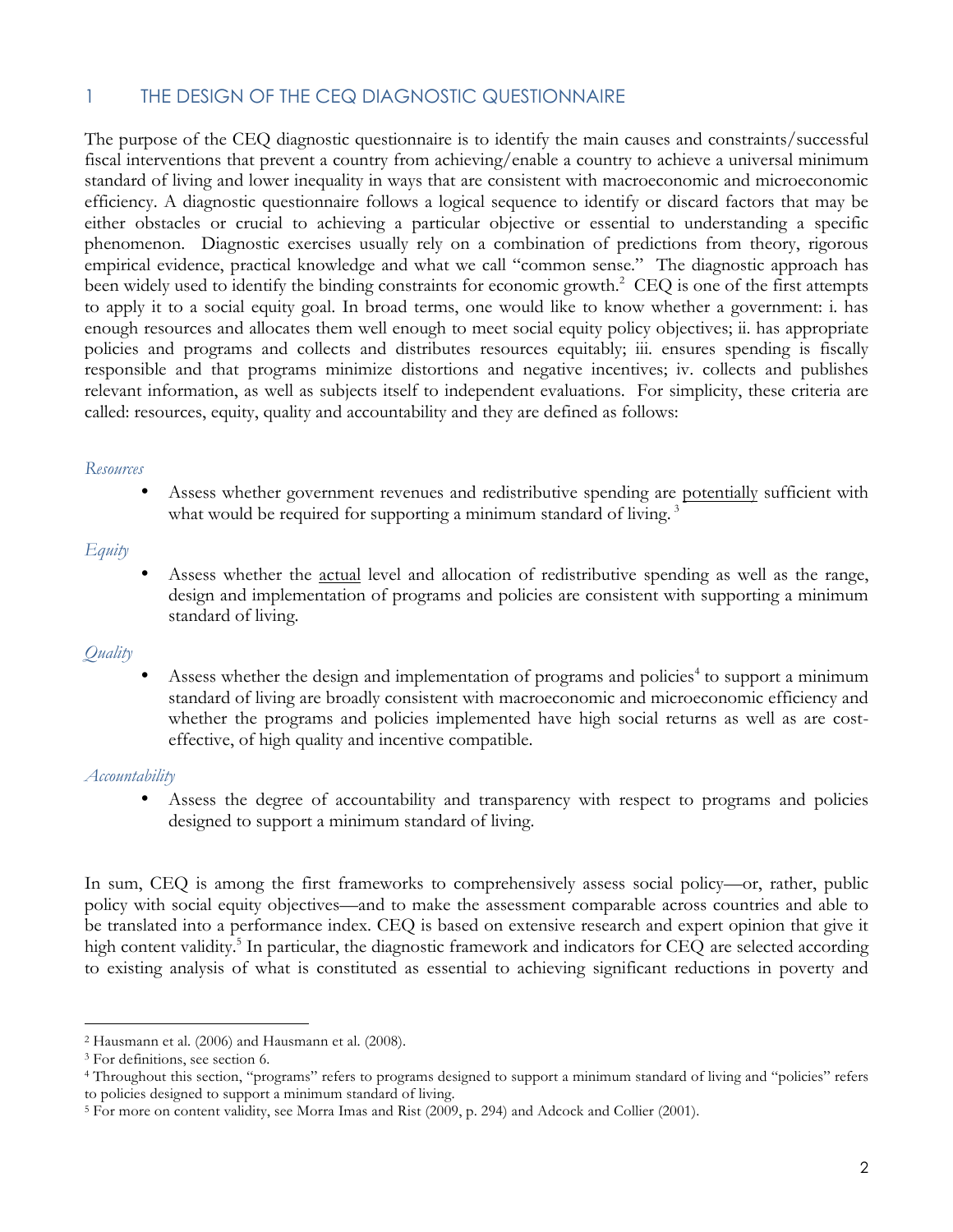inequality through fiscal policy. The following sections present the diagnostic framework and questionnaire. Section 6 includes the definitions of variables and indicators.

While CEQ may have some similarities to international benchmarking exercises such as the World Economic Forum's "Global Competitiveness Report"<sup>6</sup> and the World Bank's "Doing Business Indicators,"<sup>7</sup> there is an important difference. First, it relies on an in-depth tax and benefit incidence analysis rather than on mainly secondary sources and/or perceptions and opinions. Second, international benchmarking exercises such as the Global Competitiveness Index classify as "positives" areas where a country performs better than the average for the reference group and as "negatives" those areas where it underperforms. As noted by Hausmann et al. (2008), however, it is quite possible that over-performance in some areas by a particular country may actually mean underperformance vis-à-vis its own optimal or desirable outcome. In contrast, CEQ is based on a diagnostic framework that allows us to identify the binding constraints (or the crucial contributing factors) to achieving a goal regardless of whether the indicator in question is above or below the average for the group of reference. For example, a government may be allocating a larger share of GDP to redistributive spending than the average for its reference group and yet the amount spent may be insufficient to ensure a minimum living standard for its population. In this case, CEQ will classify it as a "negative" and will attempt a systematic search for the fundamental cause of why, if resources are potentially sufficient, the after net transfers poverty gap is still greater than zero.

# 2 DIAGNOSTIC FRAMEWORK

In order to understand the diagnostic framework, it is best to visualize it as a diagnostic tree as in Figure 1. Let us consider the first objective of the welfare state: supporting a minimum living standard for all. If that objective were met, the disposable income poverty gap ratio measure with an agreed upon poverty line would equal zero. If it is zero, two situations may arise: the market income (income before net transfers) poverty gap ratio is very low to begin with—that is, the country is an equity success story—or, if it isn't, the state made substantial effort to reduce the poverty gap through fiscal policy. Of course, if a country is already successful before fiscal policy, the direct impact of fiscal policy becomes irrelevant (unless it makes things worse). Understanding the causes for this kind of success is very important but CEQ would not be the appropriate instrument. Instead, if the country's success is determined by direct fiscal policy, CEQ will help unveil which specific interventions account for success and why. Likewise, if the government is not successful in supporting a minimum living standard after taxes and transfers, CEQ will help identify the causes of failure and policy actions to improve the government's performance.

<sup>6</sup> www.gcr.weforum.org.

<sup>7</sup> www.doingbusiness.org.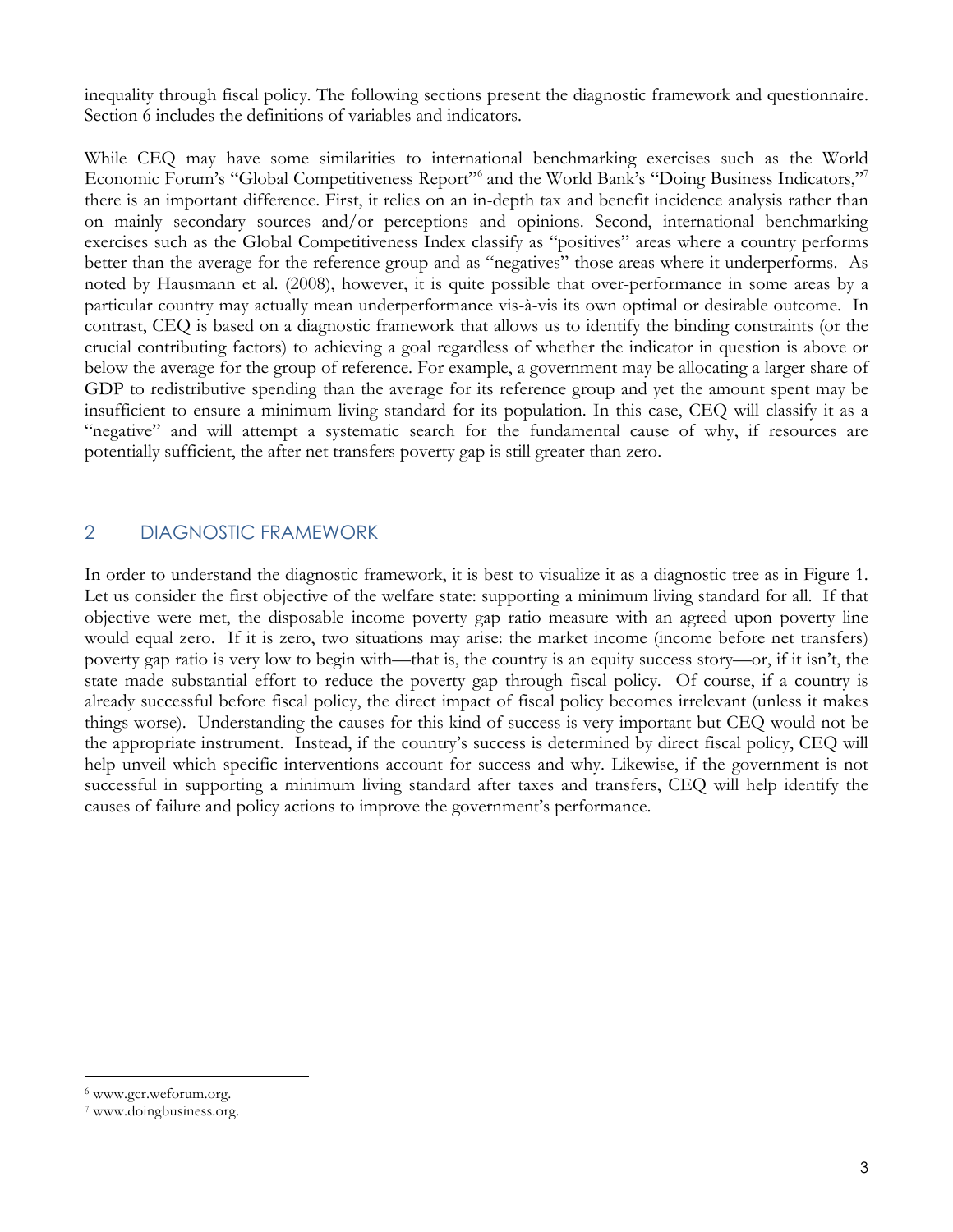# **FIGURE 1 - CEQ: DIAGNOSTIC TREE**



Suppose that, as in most developing countries, the disposable income poverty gap ratio is not zero. There are a number of reasons why that might be the case. In searching for the causes, we follow a logical sequence that will help us to identify the contributing factors and binding constraints. The first reason why the poverty gap is not zero might be that the government either collects too little revenue and/or spends too little for redistributive purposes. We can check that by comparing total revenues and total redistributive spending (defined below) with the *before* net transfers poverty gap (that is, the poverty gap estimated with market income). If it turns out that either or both are the cause, the next step is to check whether this is so because the country is too poor, the government's capacity to tax is too low or public spending is mainly on other items (military expenditures or debt servicing, for example).

In middle-income countries like most of the countries in Latin America, insufficient total fiscal resources or redistributive expenditures are not likely to be a cause for the disposable income poverty gap not being equal to zero. Even if enough resources are spent on redistributive programs and policies, redistributive spending allocated *to the poor* might not be enough to close the poverty gap. There are at least four—not mutually exclusive—causes for this. First, redistributive spending is regressive or not progressive enough. Second, regardless of how much is allocated to the non-poor—and, even if what is allocated to the poor is potentially sufficient—the poverty gap may not be zero because the safety net system does not cover the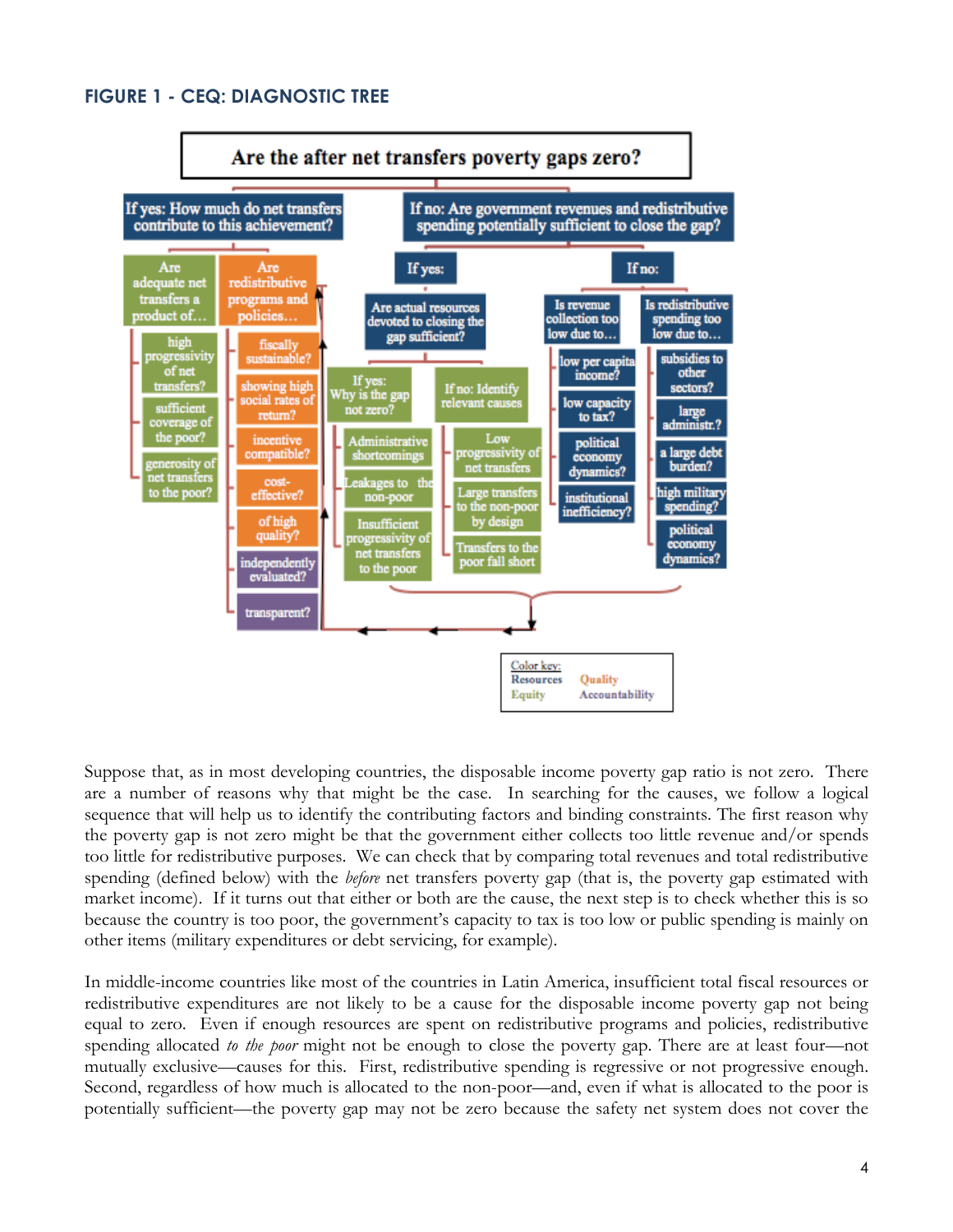universe of the poor;<sup>8</sup> third, the per-poor person transfer might be lower than required; fourth, transfers among the poor might not be sufficiently progressive.<sup>9</sup>

In turn, the reasons mentioned above may be the result of several factors. The safety net system may benefit the non-poor or leave out some poor households intentionally. For example, "universal" social security systems often do not include agricultural workers and housekeepers. Cash transfers to the poor can exclude households without children, individuals who are below the age of 65, or undocumented migrants. Second, the design of programs may have unintended effects. For example, the participation costs may be too high for the poorest of the poor, or the eligibility cut-off and amount transferred might not be adjusted for differences in prices across regions within a country. Third, in practice the programs may leave out eligible individuals and include non-eligible individuals due to corruption, clientelistic politics or honest mistakes.

In the literature, the share of poor who do not receive benefits of safety net programs are called errors of exclusion and the share of non-poor who are beneficiaries are called errors of inclusion. However, we consider that it is useful to classify the "errors" of exclusion and inclusion into two groups: intentional and unintended errors of exclusion and inclusion. For simplicity, we shall call the intentional exclusion of the poor and inclusion of the non-poor as exclusion and leakage by design. The unintended errors will be called errors of exclusion and errors of inclusion. The latter could be caused by unintended failures in design or implementation of programs such as higher than anticipated participation costs, deficient information systems, clientelistic politics or corruption, underestimation of geographic isolation, higher than expected administrative costs, unanticipated leakages, lack of accrediting documentation among potential beneficiaries, or self-exclusion, among other factors.

# 3 CEQ DIAGNOSTIC QUESTIONNAIRE

*Policy Objective*: Government makes substantial fiscal efforts to support a minimum standard of living and build the human capital of the poor in ways that reduce overall inequality and are broadly consistent with fiscal sustainability and economic efficiency

*Criteria*: resources, equity, quality and accountability

**Step 1**: Calculate basic indicators to determine whether goals are achieved (see section 6).

**Step 2**: After calculating the basic indicators, are the after net transfers income and human capital poverty gaps $^{10}$  (poverty gaps, from now onwards) zero?

If yes:  $\Rightarrow$  proceed to Step 3.

If no: => proceed to Step 5.

<sup>8</sup> Transfers could bring a portion of the poor way above the poverty line, for example, yet leave out some of the poor by design. 9 Of course, another reason may be that direct taxes are not sufficiently progressive.

<sup>&</sup>lt;sup>10</sup> For definitions of net transfers poverty gaps see section 6 of this handbook.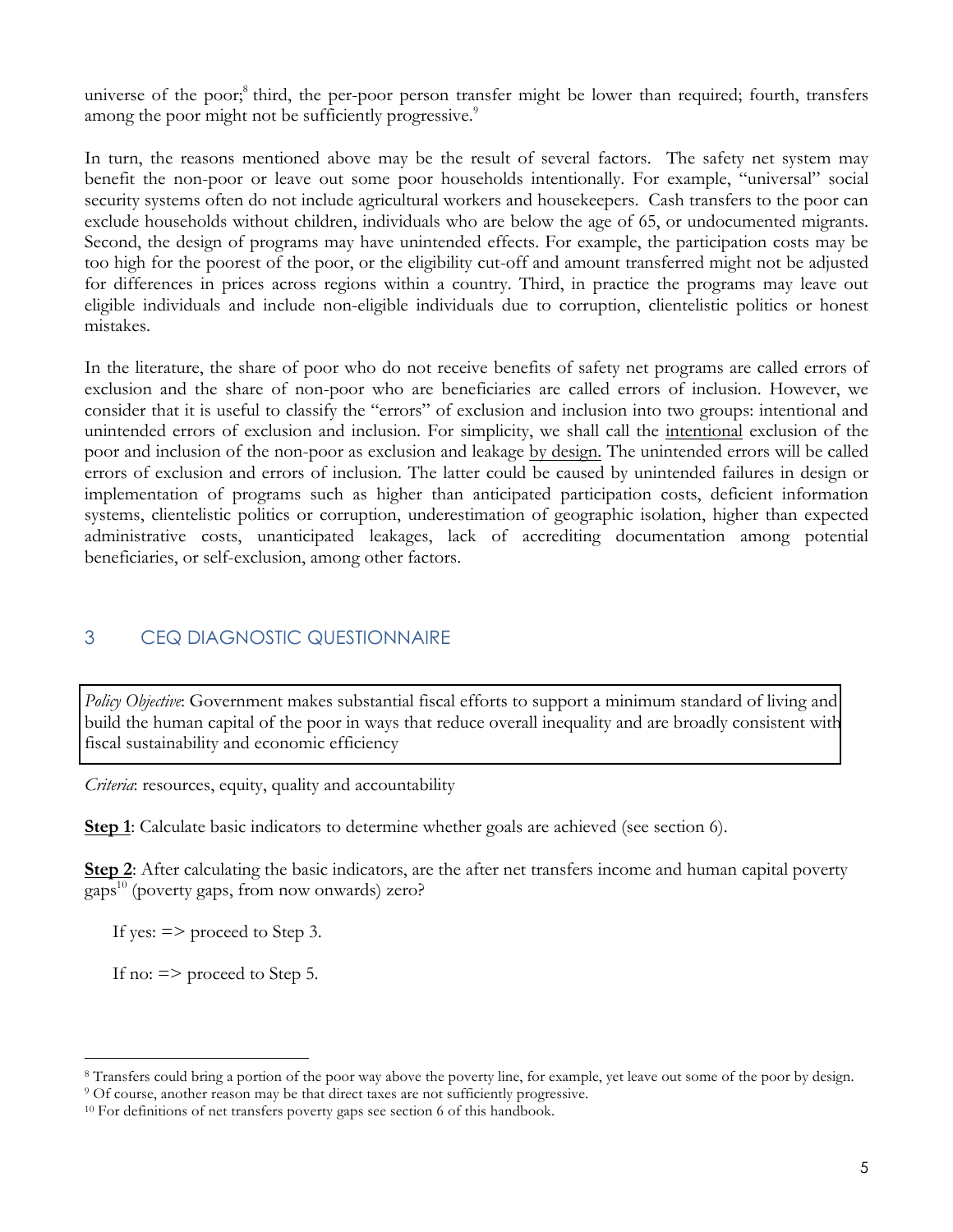**Step 3**: If poverty gaps are zero (i.e., poverty is eradicated), which of the following factors explain this success?

- a. High economic growth and/or equitable (pro-poor) economic growth.
- b. Fiscal resources are sufficient and equitably collected and distributed. (To comment on this item, complete section E2 below)

**Step 4**: If the poverty gaps are zero, sections E2-E5 are designed to assess the contribution of the progressivity of net transfers, coverage of the poor, size of net transfers to the poor, and progressivity of net transfers among the poor, respectively, to achieving the goal of closing the poverty gaps. => Proceed to E2.

**Step 5**: If the poverty gaps are not zero, is it because total government revenues fall short and/or because the government does not allocate sufficient budgetary resources for redistributive spending purposes? => Proceed to R1

**RESOURCES:** Assesses whether government revenues and redistributive spending are potentially<sup>11</sup> **sufficient with what would be required for supporting a minimum standard of living.** 

# R1. Revenue Collection Effort

**R1.1** Does the government collect sufficient combined resources to close the: i. before net transfers income poverty gap (market income poverty gap); ii. before net transfers human capital gap; and, iii. before net transfers overall poverty gap, both in normal times and in the event of systemic shocks?<sup>12</sup>

**R1.2** Are total revenues and tax revenues (as a percent of GDP) consistent with the country's GDP per capita?<sup>13</sup>

If the answer to R1.1 is yes,  $\Rightarrow$  proceed to question R2. If not,  $\Rightarrow$  proceed to R1.3.

**R1.3** Explain why the government does not collect sufficient combined resources to close the i. before net transfers income poverty gap (market income poverty gap); ii. before net transfers human capital gap; and, iii. before net transfers overall poverty gap. Is it due to: $^{14}$ 

- a. Low per capita income?
- b. Low capacity to tax/raise revenues? In turn, is the low capacity to tax due to:
	- i. Political economy dynamics?
	- ii. Institutional inefficiency?
	- iii. Other (specify)?
- c. Other (specify)?

<sup>11</sup> For definitions, see Section 6.

<sup>12</sup> During systemic shocks a government may choose to use reserves or contingency funds. This should be counted as part of the total resources to smooth the impact of adverse systemic shocks.

<sup>&</sup>lt;sup>13</sup> The answer to this question will depend on benchmarks that can be provided upon request.

<sup>14</sup> Throughout the questionnaire, the answers to a question such as "Is it due to…?" should be explained. For example, if political economy dynamics are identified as a cause for low capacity to tax, identify which dynamics and why.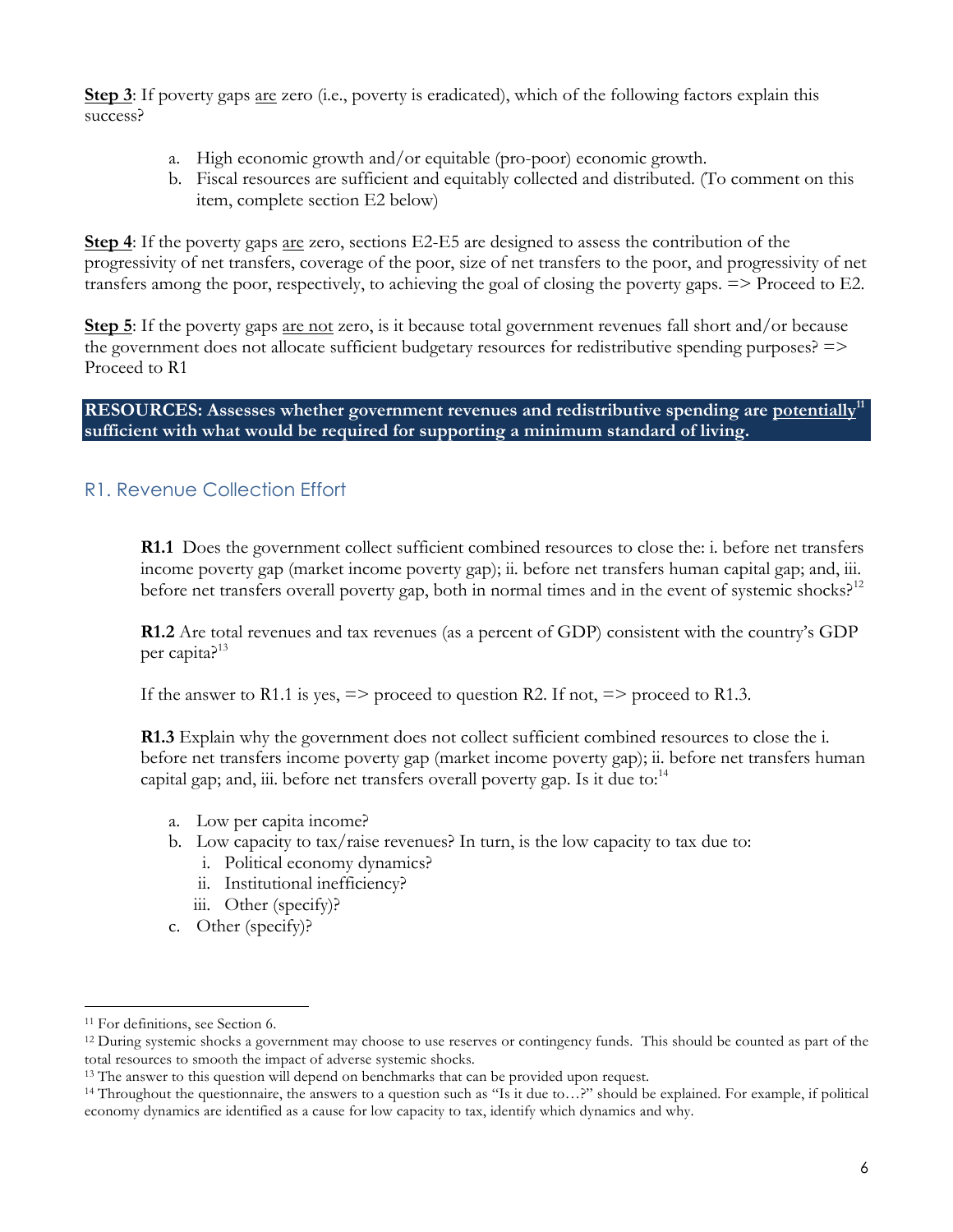# R2. Redistributive Spending Effort

**R2.1** Does the government allocate sufficient budgetary resources for redistributive spending purposes to potentially close the: i. before net transfers income poverty gap (market income poverty gap); ii. before net transfers human capital gap; and, iii. before net transfers overall poverty gap, both in normal times and in the event of systemic shocks?

**R2.2** Are total government spending and social spending (as a percent of GDP) consistent with the country's GDP per capita?<sup>15</sup>

If the answer to R2.1 is yes,  $\Rightarrow$  proceed to Step 7 (Equity section). If not,  $\Rightarrow$  proceed to R2.3 and then to Step 6.

**R2.3** Explain why the government does not allocate sufficient budgetary resources for redistributive spending purposes to potentially close the: i. before net transfers income poverty gap (market income poverty gap); ii. before net transfers human capital gap; and, iii. before net transfers overall poverty gap, both in normal times and in the event of systemic shocks. Is it due to:

- 1. Subsidies to other sectors
- 2. Overblown administration?
- 3. A large debt burden?
- 4. High military spending?
- 5. Political economy dynamics?
- 6. Other (specify)?

 $\overline{a}$ 

**Step 6**: If the poverty gaps are not zero and the government's total fiscal revenue and/or redistributive spending are not sufficient to close the poverty gap, poverty reduction might still be lower than it could be with the given redistributive spending. Sections E2 (progressivity of net transfers), E3 (coverage of the poor by safety net system<sup>16</sup>), E4 (generosity of net transfers to the poor) and E5 (progressivity of net transfers among the poor) are designed to identify policy actions that could further reduce poverty even when existing resources are insufficient.  $\Rightarrow$  Proceed to E2.

**Step 7:** If the government allocates sufficient budgetary resources for redistributive spending purposes, why is the poverty gap not zero? There could be several reasons: the share of redistributive spending going to the poor is insufficient; coverage of the poor is not universal; generosity of net transfers to the poor is too low; progressivity of transfers among the poor is too low. => Proceed to the Equity section.

**EQUITY: Assesses whether the actual level and allocation of redistributive spending as well as the range, design and implementation of programs and policies are consistent with supporting a minimum standard of living.** 

# E1. Allocation of Redistributive Spending to the Poor

E1.1 Is the proportion of redistributive spending allocated to closing the before net transfers poverty gaps (on anti-poverty programs, basic education, basic health care, etc. as specified in public sector budget) sufficient, both in normal times and in the event of systemic shocks?

<sup>&</sup>lt;sup>15</sup> The answer to this question will depend on benchmarks that can be provided upon request.

<sup>16</sup>Safety net system here can include redistributive programs not included under social spending.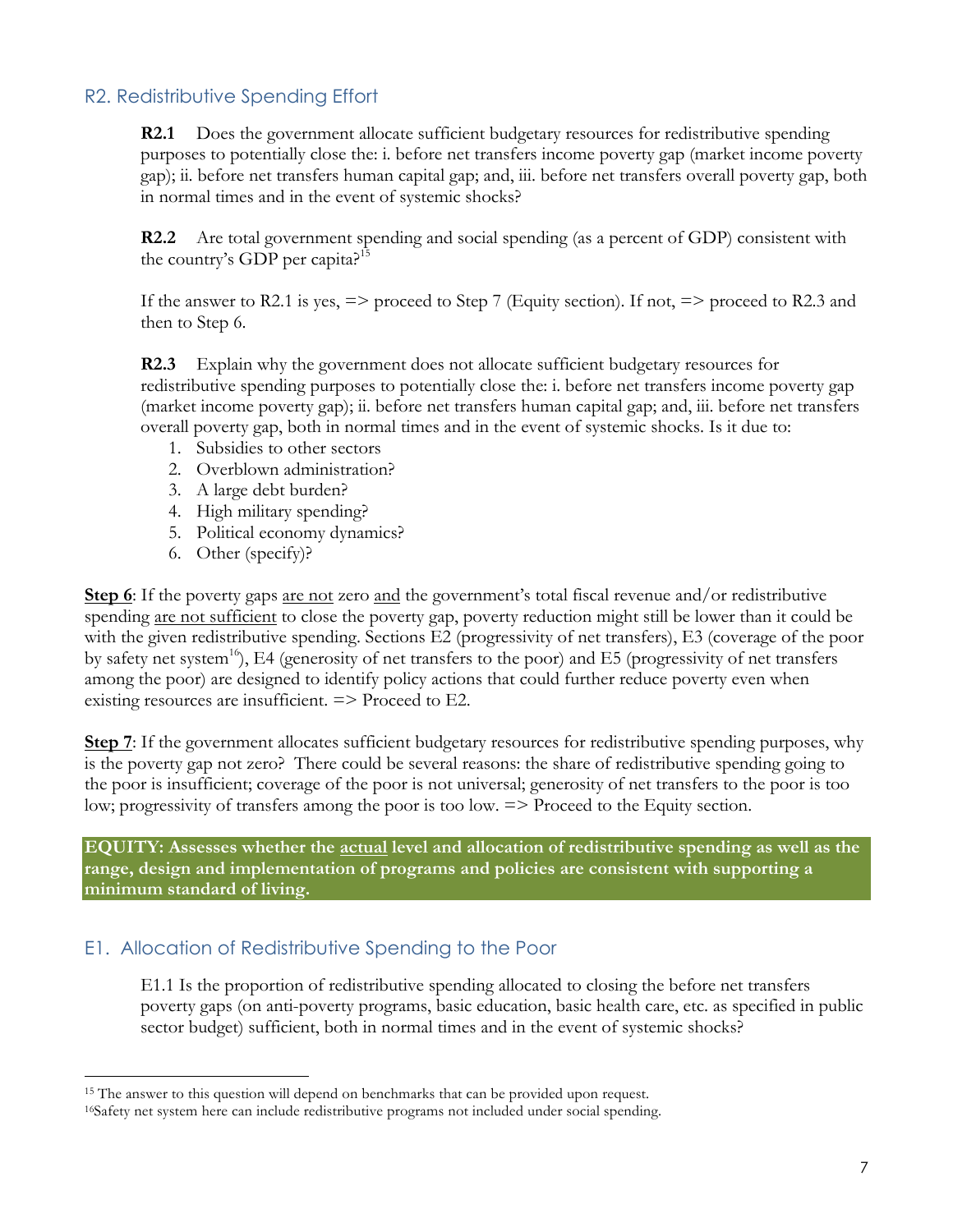**Step 8**: If the goal of closing the poverty gaps is not achieved because the share of redistributive spending allocated to the poor is insufficient, E2 seeks to assess whether net transfers are not sufficiently progressive (in particular, because net transfers to the non-poor are too large). If the goal is not achieved but the share of redistributive spending allocated to the poor is sufficient, E2 seeks to assess the progressivity of the system. In either case,  $\Rightarrow$  proceed to E2.

# E2. Progressivity of Net Transfers

 $\overline{a}$ 

**E2.1** Are net transfers to the non-poor too large? To answer this question, estimate the amount and proportion of net transfers that reach the non-poor (based on household surveys and public sector budget). Is what remains insufficient to close the poverty gap?

**E2.2** How equalizing/unequalizing is the distribution of net transfers and of specific programs and taxes?<sup>17</sup> To answer this question, calculate the incidence of specific programs,<sup>18</sup> policies, taxes,<sup>19</sup> and overall net transfers by: i. quantiles;<sup>20</sup> ii. poor vs. non-poor; and iii. other groupings. Calculate the Kakwani index of progressivity and the redistributive effect of all taxes individually and combined and all the flagship programs and policies individually and combined. Calculate the Reynolds-Smolensky index for all taxes individually and combined.

- a. What is the progressivity of the tax (revenue-raising) system, total government spending, redistributive spending and net transfers overall?
- b. What proportion of transfers for specific programs, total monetary transfers, policies (for example, education and health spending) and overall (the sum of all monetary and in-kind transfers) accrues to: i. the non-poor; ii. the middle range;  $^{21}$  and iii. the richest 20, 10, 5, 1 and  $0.1$  percent?<sup>22</sup>
- c. What is the average size of per capita net transfers going to: i. the non-poor; ii. the middle range; and iii. the richest 20, 10, 5, 1 and 0.1 percent?
- d. How much of cash transfers (individually for flagship programs and combined for all cash transfers) goes to i. the bottom 20% and ii. the bottom 40% of the income distribution? This should be expressed in absolute terms (the value of transfers in local currency units), as a proportion of total cash transfers, and as a percent of GDP.
- e. Which programs and policies are: i. progressive in absolute terms? ii. "neutral" in absolute terms; iii. progressive in relative terms; iv. neutral in relative terms; v. regressive?
- f. What proportion of total redistributive spending is allocated to programs that are: i. progressive in absolute terms? ii. "neutral" in absolute terms; iii. progressive in relative terms; iv. neutral in relative terms; v. regressive?
- g. Are income tax revenues and taxes on wealth (as a percent of GDP) consistent with the country's GDP per capita?<sup>23</sup>

<sup>&</sup>lt;sup>17</sup> Note that E3.1 asks for a list and description of all redistributive programs and policies. It might make sense to complete E3.1 before E2.2.

<sup>18</sup> Some surveys do not include questions directly asking about specific program benefits that a household might have received. There are three methods to determine whether a household received transfers from a specific program and quantify the benefits. See the "Definitions" subsection of Technical Definitions of Variables.

<sup>19</sup> Indicate whether the tax data is included in the survey or if it must be imputed, and if so, how it is imputed.

<sup>&</sup>lt;sup>20</sup> Quantiles ideally should be centiles. If that is not feasible, use the smallest feasible quantile (by 5 percent, deciles and quintiles).

<sup>&</sup>lt;sup>21</sup> The boundaries for middle range should be given by the non-poor that are not in the top 10 percent.

<sup>&</sup>lt;sup>22</sup> The feasible level of disaggregation will depend on the representativeness of the surveys used for the calculations.

<sup>&</sup>lt;sup>23</sup> The answer to this question will depend on benchmarks that can be provided upon request.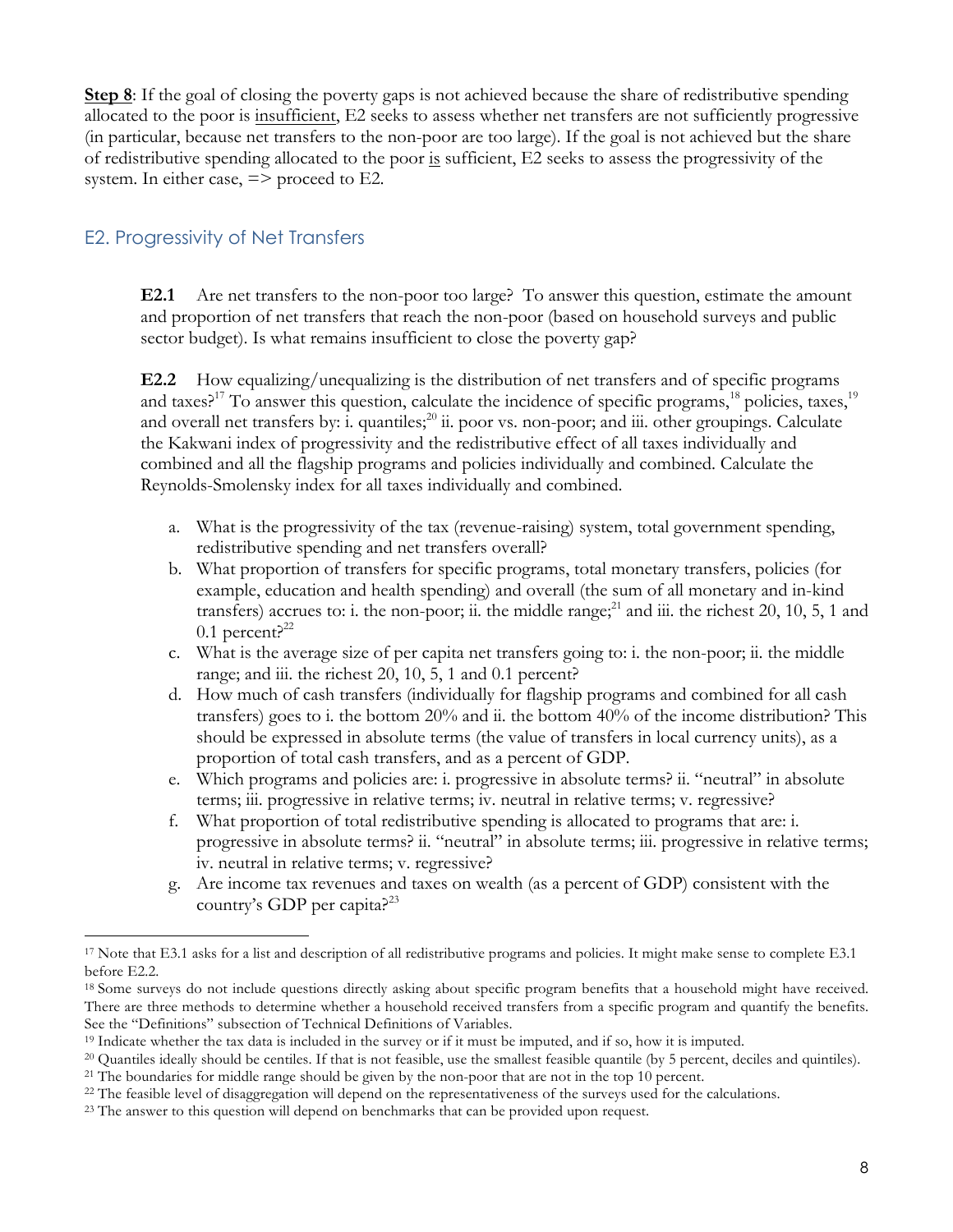- h. What proportion of taxes is paid by: i. the non-poor; ii. the middle range; iii. the richest 20, 10, 5, 1 and 0.1 percent?
- i. Which taxes and revenue-raising mechanisms are: i. progressive; ii. neutral in relative terms; iii. regressive in relative terms; iv. "neutral" in absolute terms; v. regressive in absolute terms?
- j. What proportion of taxes/government revenues is: i. progressive; ii. neutral in relative terms; iii. regressive in relative terms; iv. "neutral" in absolute terms; v. regressive in absolute terms?
- k. Do government spending patterns significantly reduce inequality in access to and quality of services (including inequality between genders, ethnic/racial groups, socioeconomic groups and geographic locations)?
- l. What proportion of flagship program and policy beneficiaries is: i. non-poor; ii. middle range; and iii.  $rich.$ <sup>24</sup>
- m. What proportion of i. the non-poor, ii. the middle range and iii. the richest 20, 10, 5, 1 and 0.1 percent are flagship program and policy beneficiaries?
- n. What impact has each flagship program and policy (individually and combined) had on inequality (as measured by the Gini coefficient)?
- o. What is the simulated impact of each flagship program and policy (individually and combined) on inequality (as measured by the Gini coefficient), if there were perfect coverage and no leakages according to the program's eligibility rules?
- p. How does the impact of each flagship program and policy (individually and combined) compare to the *simulated* impact on inequality, assuming perfect coverage and no leakages according to the program's eligibility rules?
- q. Which programs and policies have the greatest benefits to the non-poor by design: formal sector insurance schemes, price subsidies, etc.?
- r. Which programs and policies have the greatest benefits to the poor by design?
- s. Which socioeconomic groups receive the bulk of net transfers going to the non-poor for specific programs, policies, taxes and overall? Possible groups include the near poor, lowincome urban workers, corporatist unions, rent-seeking elites, etc.
- t. Which socioeconomic groups do not pay their "expected" share of taxes?
- **E2.3** If the distribution of net transfers is not sufficiently equalizing, is it due to:
	- a. "Universalistic" welfare systems (by design, everybody has the right to a benefit and hence benefits going to the poor are too small)?
	- b. State-capture by ruling elites?
	- c. Distribution rules or patterns among federal and sub-national governments?
	- d. Other (specify)?

**E2.4** Are benefits to the non-poor by design (i.e., intentional), or are there errors of inclusion (i.e., unintended beneficiaries receive benefits)? If there are errors of inclusion, are they due to:

- a. Unintended shortcomings in the diagnostic, design, dissemination and/or implementation of existing policies and programs?
- b. Clientelistic politics and/or corruption?
- c. Shortcomings in targeting mechanisms?
- d. A discrepancy between the government's definition of poverty and the definition used here?
- e. Other (specify)?

<sup>24</sup> Calculate for the richest 20, 10, 5, 1 and 0.1 percent.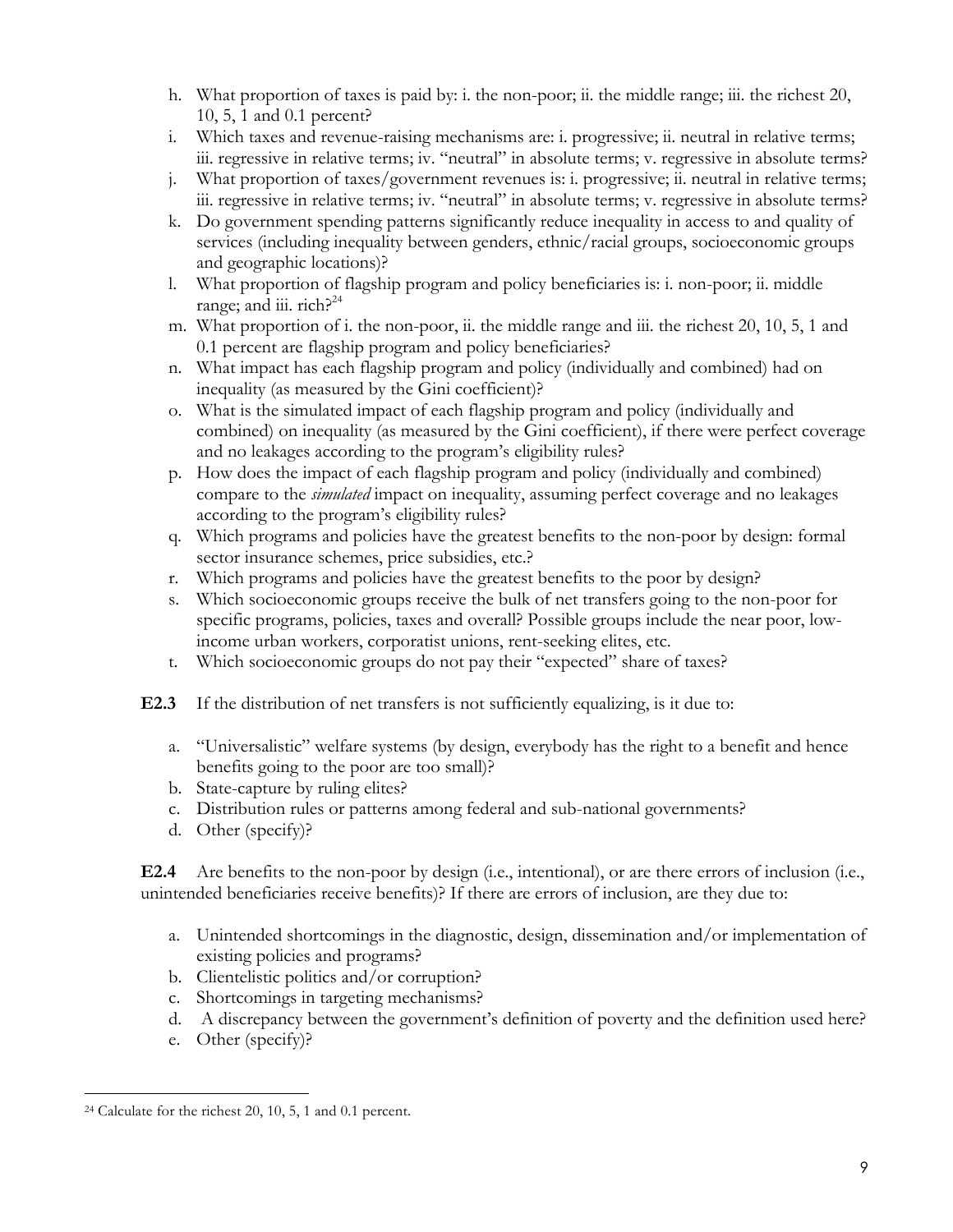**E2.5** Which programs and policies with large benefits to the non-poor should be kept, and how could they be improved? Which programs and policies should be downsized, reformed or eliminated? In particular:

- a. Which programs and policies with large benefits to the non-poor should be kept, and what are the potential benefits (quantify if possible) of keeping those programs? To what groups would those benefits accrue?
- b. How can existing programs and policies (with or without large benefits to the non-poor) be improved with respect to their progressivity? What are the potential redistributive effect and potential benefits to the non-poor (quantify if possible) of the reforms proposed here?
- c. Which programs and policies with large benefits to the non-poor should be downsized or eliminated? Explain.

**Step 9**: If redistributive spending allocated to the poor is sufficient to close the poverty gaps, E3 seeks to assess whether poverty gaps are not zero because coverage of the poor is not universal. If redistributive spending allocated to the poor is not sufficient to close the poverty gap, E3 seeks to assess what would happen under the hypothetical situation that resources allocated to the poor were raised to the sufficient level; would the range of existing safety net programs cover the universe of the poor? => Proceed to E3

# E3. Coverage of the Poor of Specific Programs and the Safety Net System

**E3.1** List all redistributive programs and policies.<sup>25</sup> Examples of types of redistributive programs and policies are listed in the footnote below, and in Section 6. Be sure to include programs that help the poor cope with the effects of systemic shocks such as natural disasters, economic crises, epidemics, rising food and fuel prices, etc. Also be sure to include newer or recently implemented programs, even in the case of a program that is so recent that it is not captured by the household survey being used. For each program and policy, indicate the type of program (using the examples listed in the footnote as a guideline), provide a brief description of the program, and answer the following questions:

- a. What are the program's target population and eligibility rules? In the case of monetary or in kind transfer programs, also describe any conditions attached to the program, the amount or value of the transfer, etc.
- b. What is the program's budget? Report the budget in absolute terms, as a percent of social spending, as a percent of aggregate market income according to household surveys and as a percent of GDP.

 $\overline{a}$ <sup>25</sup> The list should include all relevant policies and programs even if not all of them will be subject to the detailed analysis included in CEQ. Examples of programs: conditional or unconditional cash transfer programs; workfare or employment (or employment guarantee) programs; programs to protect poor households from the financial impact of illness, disability or death; programs to provide non-contributory health insurance; programs to prevent people from falling into poverty during old age; programs or policies specifically addressed to building human capital and assets of the poor; early childhood development programs for poor children; programs for pregnant and lactating poor women; programs for poor youth at risk; programs to increase school attendance of the poor (e.g., scholarships, school feeding programs, CCTs); programs to improve the poor's nutrition and health (e.g., food coupons, subsidized basic foodstuffs, nutritional supplements, etc.); programs to improve the poor's access to housing; programs to improve the poor's access to energy (e.g., differential prices); programs to improve the poor's access to credit and private insurance; programs to empower the poor; programs to reduce social exclusion and discrimination; programs to support/empower ethnic minorities; programs to empower women; programs to achieve other socially desirable objectives. Examples of policies: tax systems, public education systems, public health systems, pension systems, price subsidies, price support systems, subsidies to specific sectors (e.g., agriculture).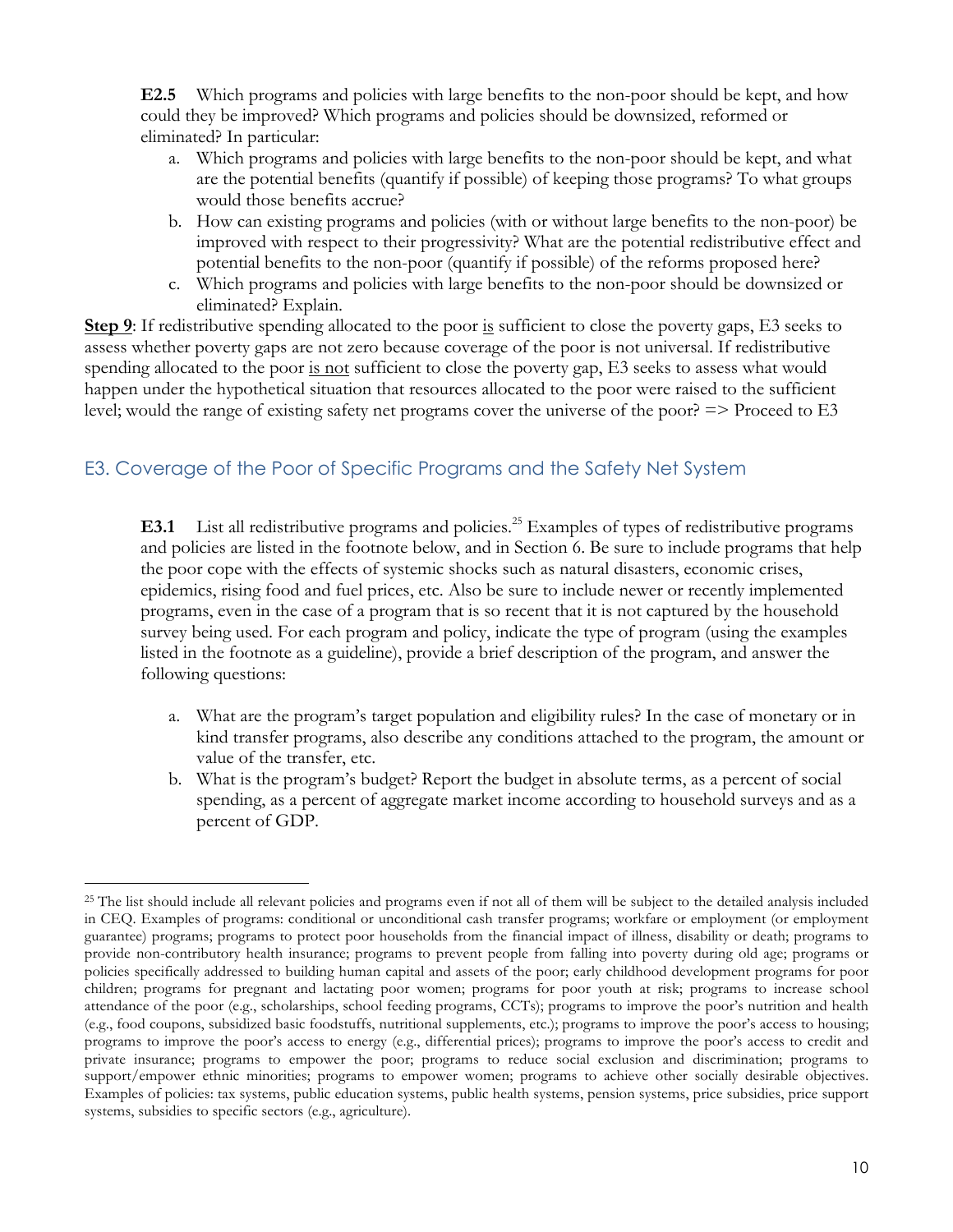- c. How is the budget distributed? What proportion of the budget is devoted to administrative costs, salaries, capacity building, monetary transfers, services, investment, etc.?
- d. How is the program financed?
- e. What level of government is responsible for the design, implementation and evaluation of the program? If multiple levels of government are responsible, describe the responsibilities of each.
- f. Under what circumstances was the program implemented? For example, was it implemented after a debate among policymakers, by decree, after a pilot study with impact evaluations, etc.?
- g. Is there any other important information with regard to the operational or institutional aspects of the program?

**E3.2** Is coverage sufficient? Estimate the following for each program and policy, or at least for the flagship program(s) and main policies (specify which programs and policies will be assessed), individually and combined:

- a. What is the coverage rate among the poor? Is it close to 100 percent?
- b. What is the coverage rate among relevant sub-groups within the poor (women, children, elderly, ethnic minorities, youth at risk, etc.)? Is it close to 100 percent?
- c. If coverage of the programs combined is not close to 100 percent, what are the characteristics of the excluded (after net transfers) poor?

If coverage is close to 100 percent, explain what accounts for this success and proceed to E4. If coverage is not close to 100 percent, proceed to E3.3.

**E3.3** If program/policy coverage is not close to 100 percent, what is the cause?

- a. Does the combination of programs, safety nets and social policies jointly cover all the groups in need of assistance? For example:
	- i. The chronic poor.
	- ii. The transient poor.
	- iii. Those in danger of falling below the poverty line after a systemic shock.
	- iv. Those affected by reforms.
	- v. The vulnerable (pregnant and lactating women, the elderly, youth at risk, etc.).
	- vi. The socially excluded.
	- vii. Groups suffering from discrimination.
	- viii. Other (specify).
- b. Do programs and policies leave out some of the poor by design (intentionally)? Who are they (for example, poor households without children or senior citizens, young adults, undocumented migrants, etc.)?
- c. Why are poor people left out by design (intentionally)?
	- i. Political reasons.
	- ii. To leave out "undeserving" groups.
	- iii. Discrimination.
	- iv. To minimize negative incentive effects.
	- v. To ensure fiscal sustainability.
	- vi. Fiscal austerity.
	- vii. Other (specify).
- d. Is there a limit to the number of beneficiaries that can enroll in the flagship programs? If so: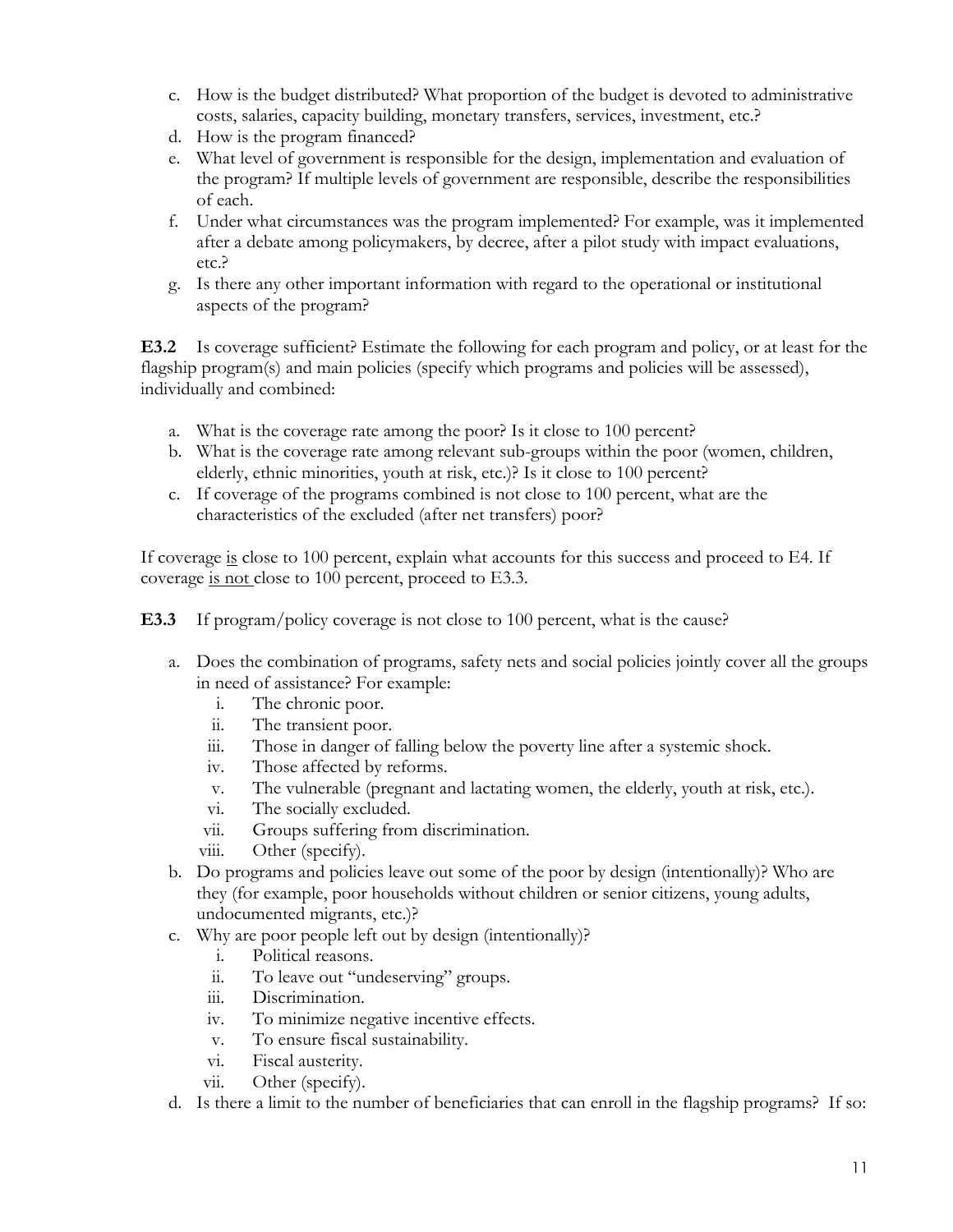- i. Is that limit below the total number of *eligible* households?
- ii. Is that limit below the total number of *poor* households?
- iii. Is there a waiting list of eligible households that are not receiving program benefits? If so:
- iv. How many households are on the waiting list (in absolute terms, as a proportion of current beneficiaries, and as a proportion of eligible households)?
- e. If the poor are left out unintentionally, what explains the errors of exclusion/shortcomings in targeting?
	- i. Inadvertent gaps in the range of programs and policies.
	- ii. Unintended shortcomings in the design, dissemination and/or implementation of programs.
	- iii. Unintentional consequences of rules regarding the distribution of resources among subnational governments.
	- iv. Administrative weaknesses.
	- v. Clientelistic policies and/or corruption.
	- vi. Geographic isolation of certain poor groups.
	- vii. Lack of accrediting documentation.
	- viii. Lack of infrastructure.
	- ix. Other (specify).
- f. Do safety net programs designed to protect the poor during systemic shocks (economic downturns, escalating food prices, natural disasters, etc.) exist? Do programs and policies have the capacity to increase the number of beneficiaries in the event of systemic shocks?

**E3.4** Does the government make efforts to increase access of traditionally excluded or discriminated-against groups (afro-descendants, indigenous people, youth at risk, women, etc.) to:

- a. Antipoverty programs?
- b. Education?
- c. Affordable health care?
- d. The labor force?
- e. Equal pay?
- f. High-quality jobs?
- g. Other (specify)?
- **E3.5** What groups are more likely to be poor before and after transfers?<sup>26</sup> In particular:
	- a. What groups are more likely to be poor before net transfers?
	- b. What groups are more likely to be excluded (or not receive sufficient transfers to escape from poverty) from transfer programs?
	- c. What groups are more likely to escape poverty due to fiscal policy (i.e., of the before transfers poor, they are more likely to no longer be in poverty after transfers)
	- d. Based on what groups are more likely to escape poverty due to fiscal poverty, what implications does this have for the intergenerational cycle of poverty (quantify if possible)?
- **E3.6** What impact has each flagship program and policy had (individually and combined) on the headcount index, poverty gap ratio, and squared poverty gap ratio?

 $\overline{a}$ <sup>26</sup> E3.5 should be analyzed using probit regressions. See Section 6.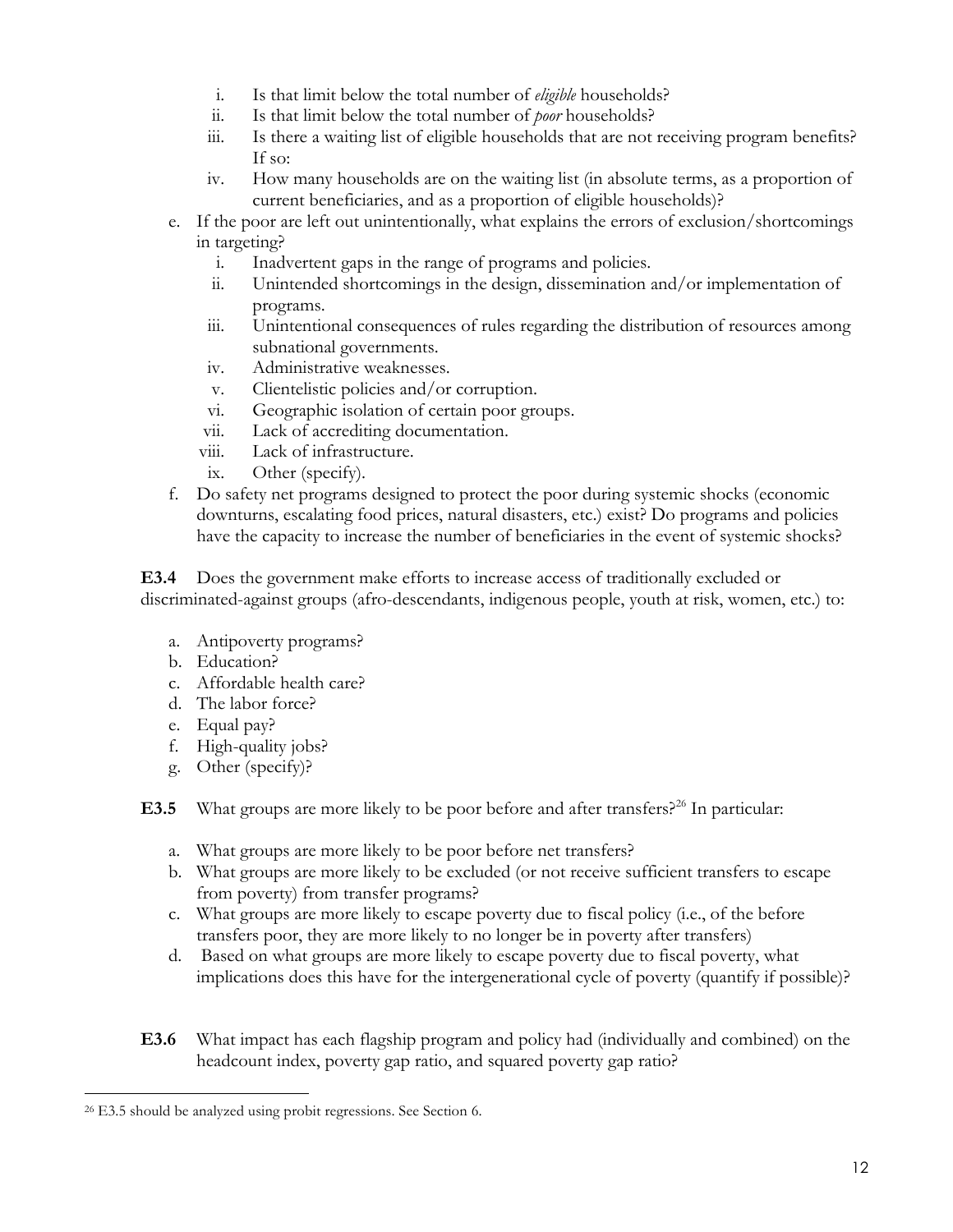- a. In addition, what is the simulated impact of each flagship program and policy (individually and combined) on the headcount index, poverty gap ratio, and squared poverty gap ratio, if there was perfect coverage and no leakages according to the program's eligibility rules?
- b. How does the impact of each flagship program and policy (individually and combined) compare to the *simulated* impact on the headcount index, poverty gap ratio, and squared poverty gap ratio, assuming perfect coverage and no leakages according to the program's eligibility rules?

**E3.7** Which programs and policies should be implemented or reformed to increase coverage of the poor? In particular:

- a. What existing programs and policies should be reformed to increase overall coverage of the poor? Explain how they should be reformed. What are the potential benefits to the poor and increases in coverage of the poor (quantify if possible) of the reforms suggested here?
- b. What existing programs and policies should be reformed to increase coverage of excluded sub-groups of the poor or underrepresented groups? Explain how they should be reformed. What are the potential benefits and increases in coverage of these sub-groups (quantify if possible) of the reforms suggested here?
- c. What new programs or policies should be implemented to increase overall coverage of the poor? Explain the ideal design of such programs. What are the potential benefits to the poor and increases in overall coverage of the poor (quantify if possible)?
- d. What new programs or policies should be implemented to increase coverage of excluded sub-groups of the poor or underrepresented groups? Explain the ideal design of such programs. What are the potential benefits and increases in coverage of these sub-groups (quantify if possible)?
- e. What programs or policies cover such a low proportion of the poor that they should be eliminated? Explain.

**Step 10:** If redistributive spending allocated to the poor is sufficient to close the poverty gaps, E4 seeks to assess whether the size of transfers to some of the poor is not large enough to bring them out of poverty. If redistributive spending allocated to the poor is not sufficient to close the poverty gaps, E4 seeks to assess what would happen under the hypothetical situation that resources allocated to the poor were raised to the sufficient level; would the size of transfers to some of the poor remain too small to bring them out of poverty?

# E4. Generosity of Net Transfers Among the Poor

**E4.1** Do net transfers per beneficiary to the poor fall short of what is needed to close the poverty gaps? To answer this question, estimate the average net transfers to the poor (per poor person) and the average poverty gap. How do they compare?

If net transfers per beneficiary to the poor do not fall short of what is needed to close the poverty gaps, explain what accounts for this success and proceed to E5. If they do fall short, proceed to E4.2.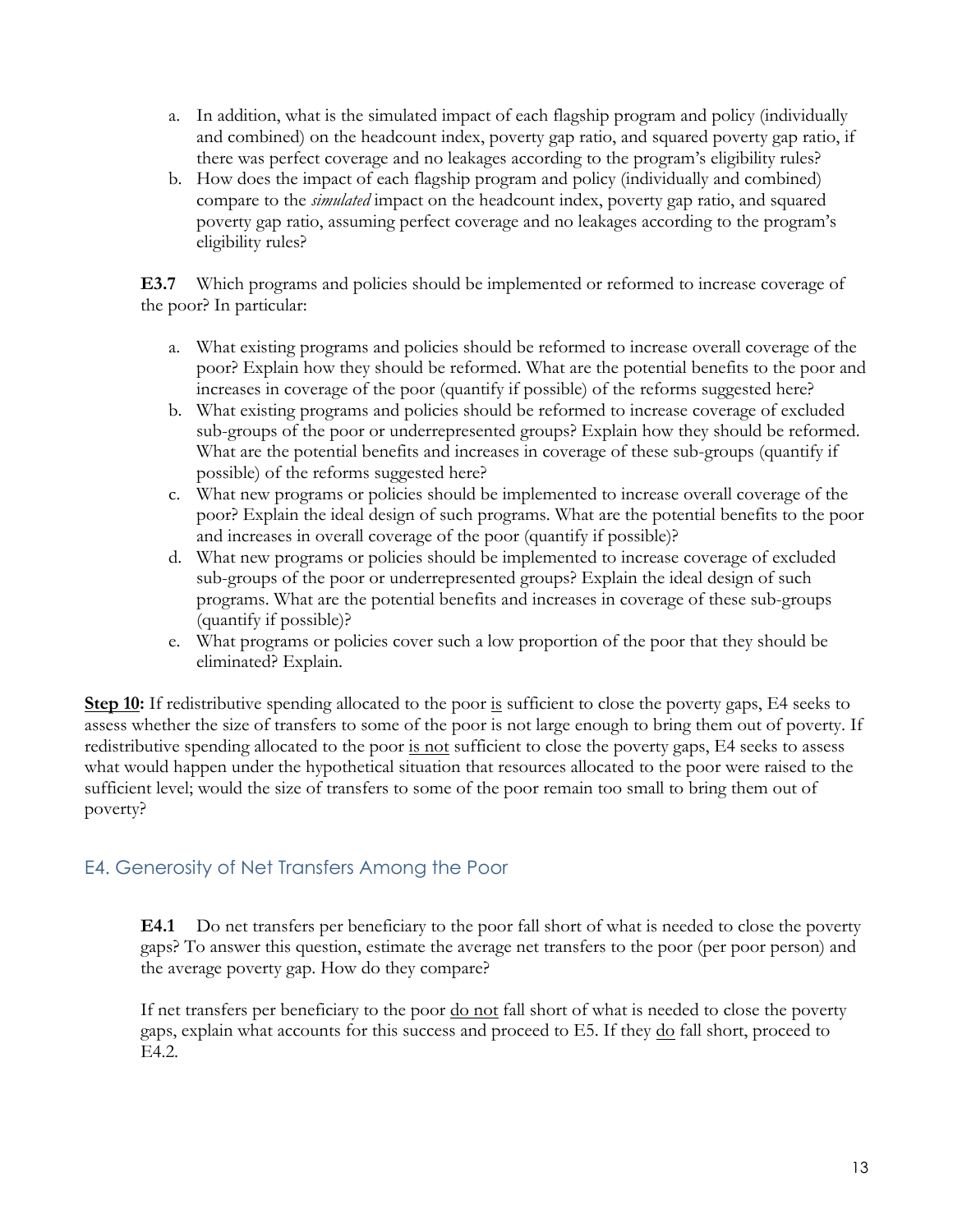**E4.2** Does the design of programs and policies intentionally keep net transfers below sufficient levels? If yes, why?

- a. Scarcity of resources.
- b. To minimize negative incentive effects.
- c. To ensure fiscal sustainability.
- d. Fiscal Austerity.
- e. Other (specify).

**E4.3** Do net transfers to the poor fall short due to unintended shortcomings in program and policy allocation rules or budgetary decisions? If so, are they due to:

- a. Administrative costs?
- b. Rules regarding the distribution of resources among national and subnational governments?
- c. Not adjusting the magnitude of transfers in the face of systemic shocks?
- d. Other (specify)?

**E4.4** Do net transfers fall short because the tax, fees and/or co-payments burden or other factors (such as transportation or labor opportunity costs) on the poor lower the real value of net transfers?

- a. What would the poverty gap be if the poor paid zero direct and indirect taxes, fees and copayments?
- b. Which revenue-raising categories within the tax, fees and co-payments system place the highest burden on the poor?
- c. Which revenue-raising categories should be downsized, reformed or eliminated to decrease the tax, fees and co-payments burden on the poor? Why and how?
- **E4.5** Which policies and programs should be implemented or reformed to increase the size of net transfers to the poor who remain in poverty? In particular:
	- a. What existing programs and policies should be reformed to increase the size of net transfers to the poor who remain in poverty? Explain how they should be reformed. What are the potential benefits to the poor and decreases in poverty (quantify if possible) of the reforms suggested here?
	- b. What new programs or policies should be implemented to increase the size of net transfers to the poor who remain in poverty? Explain the ideal design of such programs. What are the potential benefits to the poor and decreases in poverty (quantify if possible)?

**Step 11:** If redistributive spending allocated to the poor is sufficient to close the poverty gaps, E5 seeks to assess whether the progressivity of transfers among the poor is such that some do not escape poverty. If redistributive spending allocated to the poor is not sufficient to close the poverty gaps, E5 seeks to assess what would happen under the hypothetical situation that resources allocated to the poor were raised to the sufficient level; would the progressivity of transfers still prevent some of the poor from escaping poverty?

# E5. Progressivity of Net Transfers Among the Poor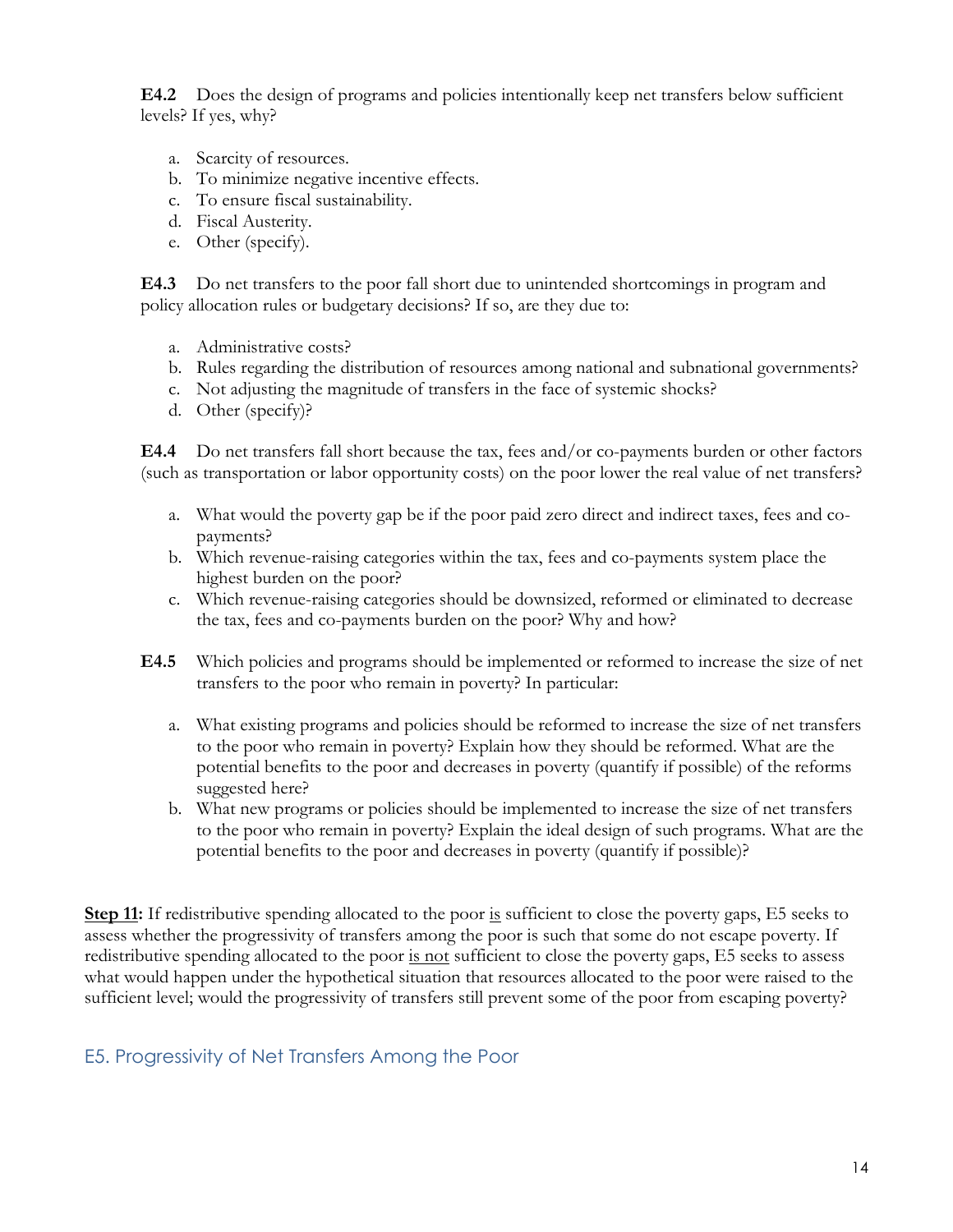**E5.1** Are net transfers among the poor sufficiently progressively distributed? In particular:

- a. What is the distribution of benefits among the poor? Estimate the squared after net transfers poverty gap ratio, after transfers poverty gaps among the poor by quantile and benefits incidence curves among the poor by quantile.
- b. If net transfers among the poor are not sufficiently progressive, is it due to:
	- i. Administrative weaknesses?
	- ii. Mistakes in the design, dissemination and/or implementation of existing programs?
	- iii. Clientelistic policies and/or corruption?
	- iv. Rules regarding the distribution of resources among national and subnational governments disadvantage areas with the poorest of the poor?
	- v. The poorest of the poor suffer from systemic shocks more frequently, are hit harder by systemic shocks and/or are more likely to suffer systemic shocks, and the program or policy does not adjust the magnitude of transfers in the face of systemic shocks.
	- vi. Other (specify)?

**E5.2** Are the tax, fees and/or co-payments burdens or other factors (such as transportation or labor opportunity costs) on the poor higher for the poorest of the poor?

- a. What would the squared poverty gap ratio be if the poor paid zero direct and indirect taxes, fees and co-payments? How does this compare with the (after transfers)<sup>27</sup> squared poverty gap ratio otherwise?
- b. Which revenue-raising categories within the tax, fees and co-payments system place a higher burden on the poorest of the poor?
- c. Which revenue-raising categories should be downsized, reformed or eliminated to decrease the tax, fees and co-payments burden on the poorest of the poor? Why and how?

**E5.3** Which policies and programs should be implemented or reformed to increase the progressivity of net transfers among the poor? Why and how?

- a. What existing programs and policies should be reformed to increase the progressivity of net transfers among the poor? Explain how they should be reformed. What are the potential benefits to the poorest of the poor and increases in progressivity among the poor (quantify if possible) of the reforms suggested here?
- b. What new programs or policies should be implemented to increase the progressivity of net transfers among the poor? Explain the ideal design of such programs. What are the potential benefits to the poorest of the poor and increases in progressivity among the poor (quantify if possible)?

**Step 12:** Proceed to the Quality section.

**QUALITY:** Assesses whether the design and implementation of programs and policies<sup>28</sup> to support **a minimum standard of living are broadly consistent with macroeconomic and microeconomic** 

 $\overline{a}$ <sup>27</sup> If an individual program or policy is being analyzed, "after transfers" refers only to the transfers from that program.

<sup>&</sup>lt;sup>28</sup> Unless specified otherwise, throughout this section, "programs" refers to programs designed to support a minimum standard of living and "policies" refers to policies designed to support a minimum standard of living.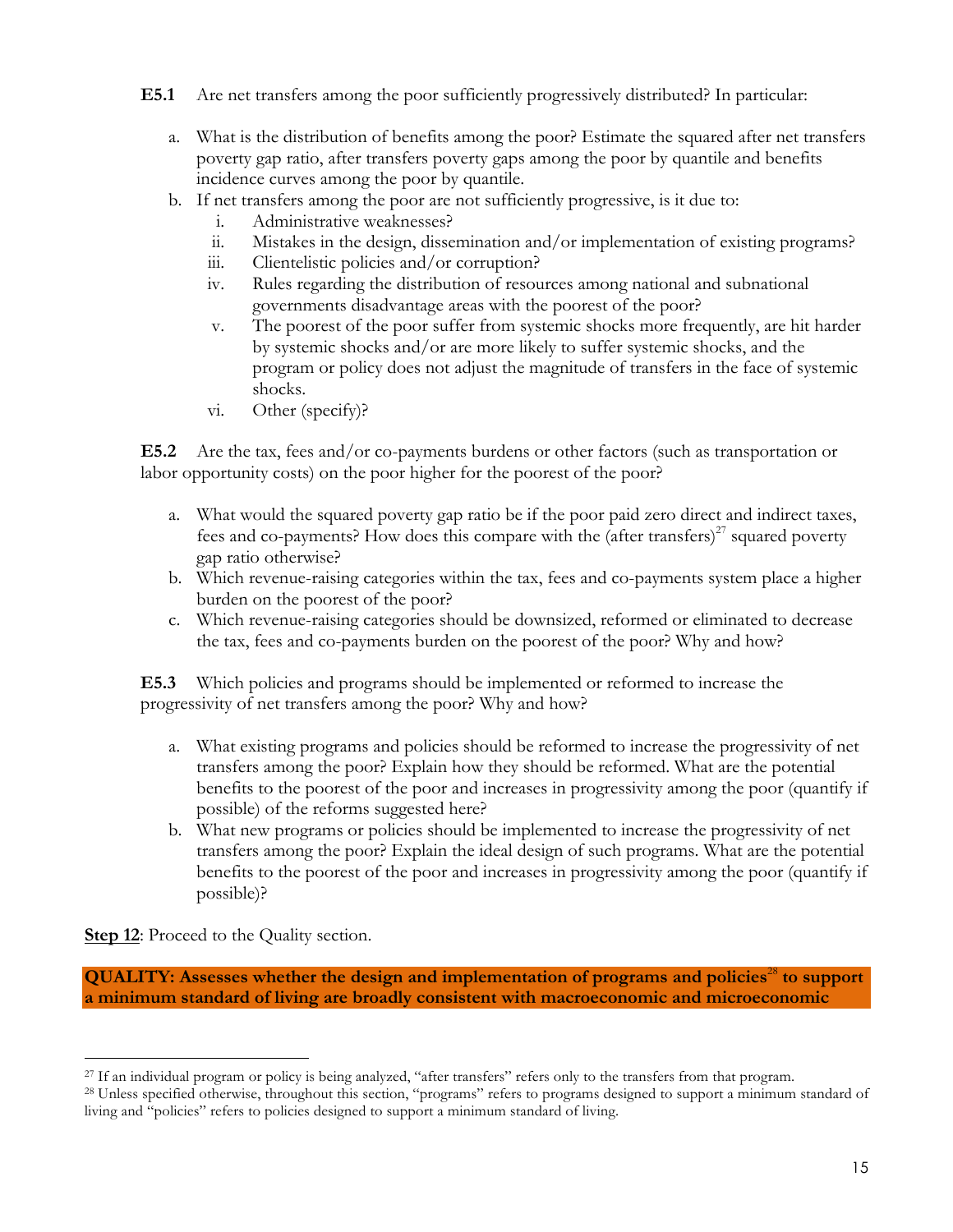**efficiency and whether the programs and policies implemented have high social returns as well as are cost-effective, of high quality and incentive compatible.** 

### Q1. Macroeconomic Efficiency

**Q1.1** Is spending on programs consistent with broader goals of macroeconomic stability and growth? In particular:

- a. Are the costs of programs likely to be kept within reasonable bounds and not to become explosive? This analysis should be based on the current budgetary size of the program and projections of the future eligible population, based on demographic estimates and the probability of eligible poor families escaping the intergenerational poverty cycle.
- b. Are contributory and non-contributory social insurance systems sustainable?

**Q1.2** Does the government fund their spending on programs with non-distortionary taxes and not with windfalls from exceptional conditions (commodity price booms, proceeds from privatization, etc.), inflation tax, unsustainable (domestic or external) debt or by cutting resources available for other programs that benefit the poor and vulnerable?

**Q1.3** Does the government have fiscal space to implement counter-cyclical policies? If yes, does it use it?

**Q1.4** In the face of fiscal austerity, is spending on the poor relatively protected from cuts?

# Q2. Microeconomic Efficiency

**Q2.1** Does the range of anti-poverty programs include those we know have the highest social rates of return (for example, programs which increase the human capital of poor children, reduce the incidence of crime, create local forward and backward linkages, make credit constraints for the poor non-binding, etc.)?

**Q2.2** Do the programs' actual social rates of return meet expectations?

**Q2.3** Are programs and policies incentive compatible? In particular, are negative incentive effects on labor supply, investment in human capital, saving, fertility, informality, private transfers, migration, etc. small?

**Q2.4** Are programs cost-effective? In particular:

- a. Are leakages (in terms of beneficiaries and benefits) to non-intended groups small compared with international averages?
- b. Are operational costs as a percentage of the total budget within the range of international averages?

**Q2.5** Are programs and policies of high quality? In particular: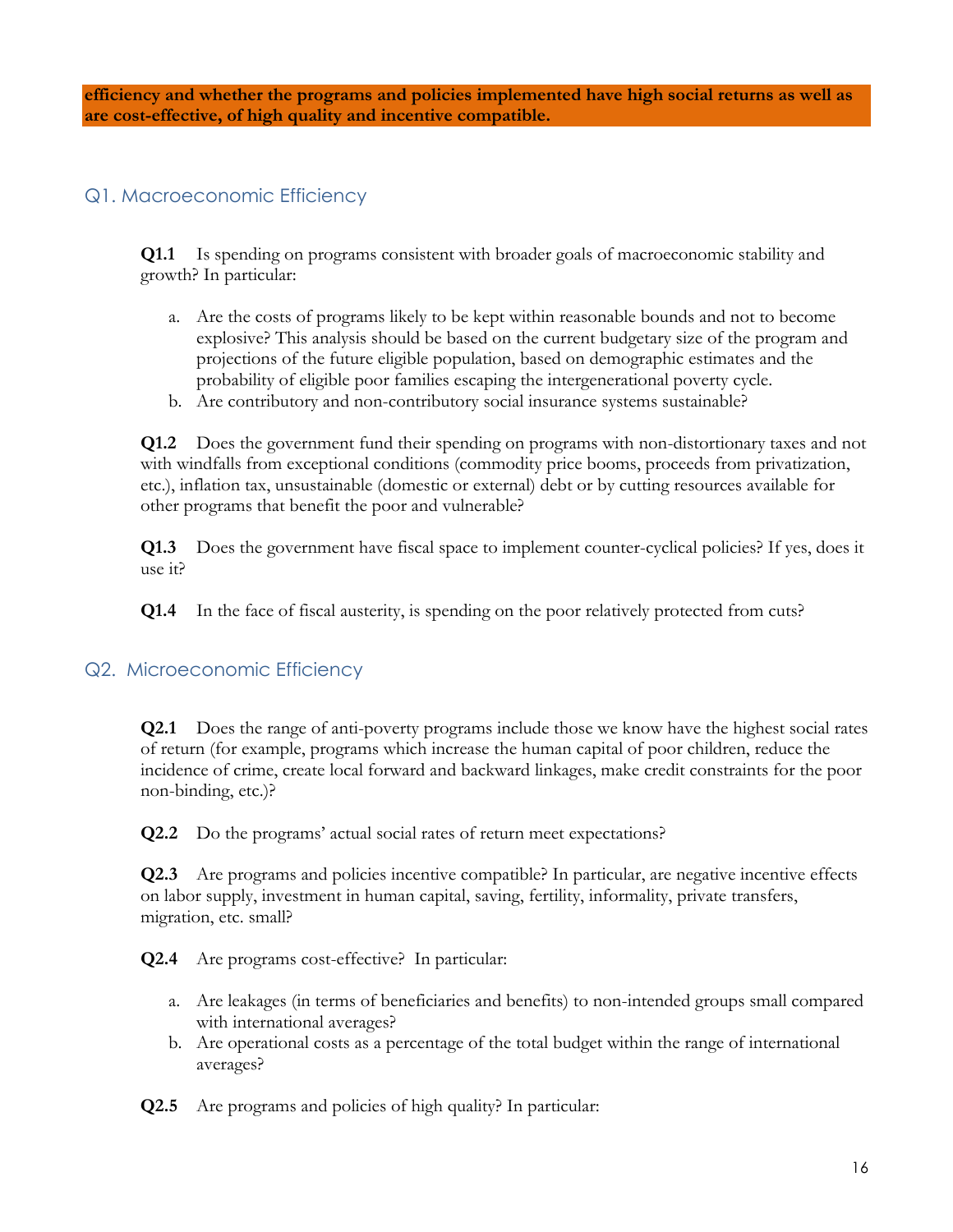- a. Are independent evaluations of programs positive?
- b. Are the results of independent program evaluations used to change the programs' design, implementation and resource allocation (including salaries of service providers)?
- c. What is the quality of social services for the poor in relation to the average quality of social services in the country and in relation to international standards?
- d. Does the government employ competent staff and pay competitive salaries for the design, implementation and evaluation of antipoverty programs and social services for the poor?
- e. Do programs designed to support a minimum standard of living have adequate and clear eligibility criteria and, when applicable, an "exit" strategy?

**Q2.6** Are the mechanisms for allocation of resources and selection of beneficiaries sufficiently robust to protect the program from political manipulation and corruption?

- a. Does a register of beneficiaries exist that can be audited and evaluated?
- b. Does beneficiary selection depend on objective indicators that cannot be manipulated, such as numeric scores (i.e. a means test or proxy means test) or poverty mapping?
- c. Is the only justification for removal from the program if conditions are not fulfilled or if the beneficiary is no longer within the target population (for example, a child graduates from school)?
- d. Do transparent mechanisms exist to transmit complains and offer suggestions?
- e. Can public officials be held accountable by judicial mechanisms?

**Q2.7** Is the tax and subsidy system broadly non-distortionary (in terms of productive and allocative efficiency)?

**Q2.8** Are negative incentive effects of the tax system (and other revenue sources) on labor supply, investment in human capital, saving, fertility, informality, private transfers, migration, etc. small?

**Q2.9** Is the tax productivity for direct and indirect taxes consistent with OECD standards?

**Q2.10** Are negative incentive effects of programs not addressed to the poor (subsidies to industry and agriculture, for example) on labor supply, investment in human capital, saving, fertility, informality, private transfers, migration, etc. small?

**Step 13:** Proceed to the Accountability section.

**ACCOUNTABILITY: Assesses the degree of accountability and transparency with respect to programs and policies designed to support a minimum standard of living.** 

# A1. Evaluation Systems

**A1.1** Does the country have credible mechanisms to do evidence-based program evaluations?

**A1.2** Are independent evaluations an administrative or legal requirement of all programs and policies implemented by the government?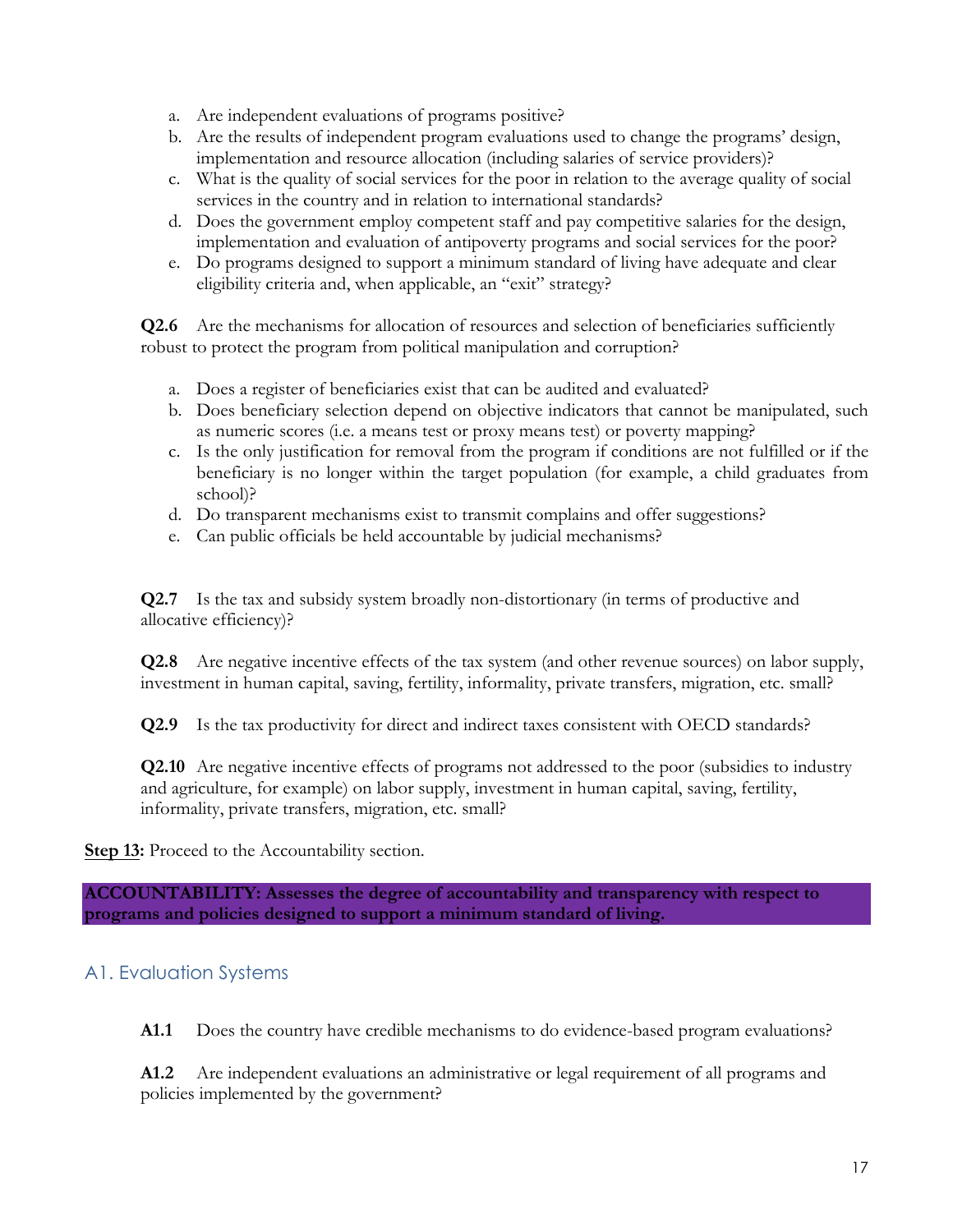**A1.3** In the case of in-kind transfers, are there independently validated indicators of quality for government services?

**A1.4** Is the tax system subject to independent evaluations to determine the efficiency and equity of various types of taxes?

# A2. Adequacy and Transparency of Information Systems

- **A2.1** Are the information sources to monitor poverty trends adequate? In particular:
	- a. Are the coverage, frequency and design of household surveys adequate to make reliable, comparable, national estimates of poverty?
	- b. Does the government make metadata and microdata from household surveys available?
	- c. Does metadata comply with the international standard for metadata documentation?

**A2.2** Does the country have credible mechanisms for external validation of poverty measures?

**A2.3** Is information to monitor progress on poverty reduction, evaluation methods and evaluation results made available to researchers, policy experts, the business community, civil society and policymakers outside the executive branch?

**A2.4** Is information on the cost and budget of public services and programs publicly available? In particular:

- a. Is information on the costs (administrative costs in particular) of services and flagship program(s) publicly available?
- b. Is information on the (itemized) budget allocated to specific schools, health care facilities, etc. posted in visible places so users can see it?
- **A2.5** Does the government perform and publish incidence studies? In particular:
	- a. Does the government collect information to do incidence studies of taxes and government spending, and make the information available?
	- b. Is it a legal requirement for the government to provide incidence analysis to the legislatures during the budget approval process?
	- c. Does the government disclose its methods to do incidence analysis to researchers, policy experts, business community, civil society and policymakers outside the executive branch?
	- d. Does the country have credible mechanisms for external validation of government incidence studies?

**A2.6** Does the government make income tax files available in the same way as most advanced OECD countries?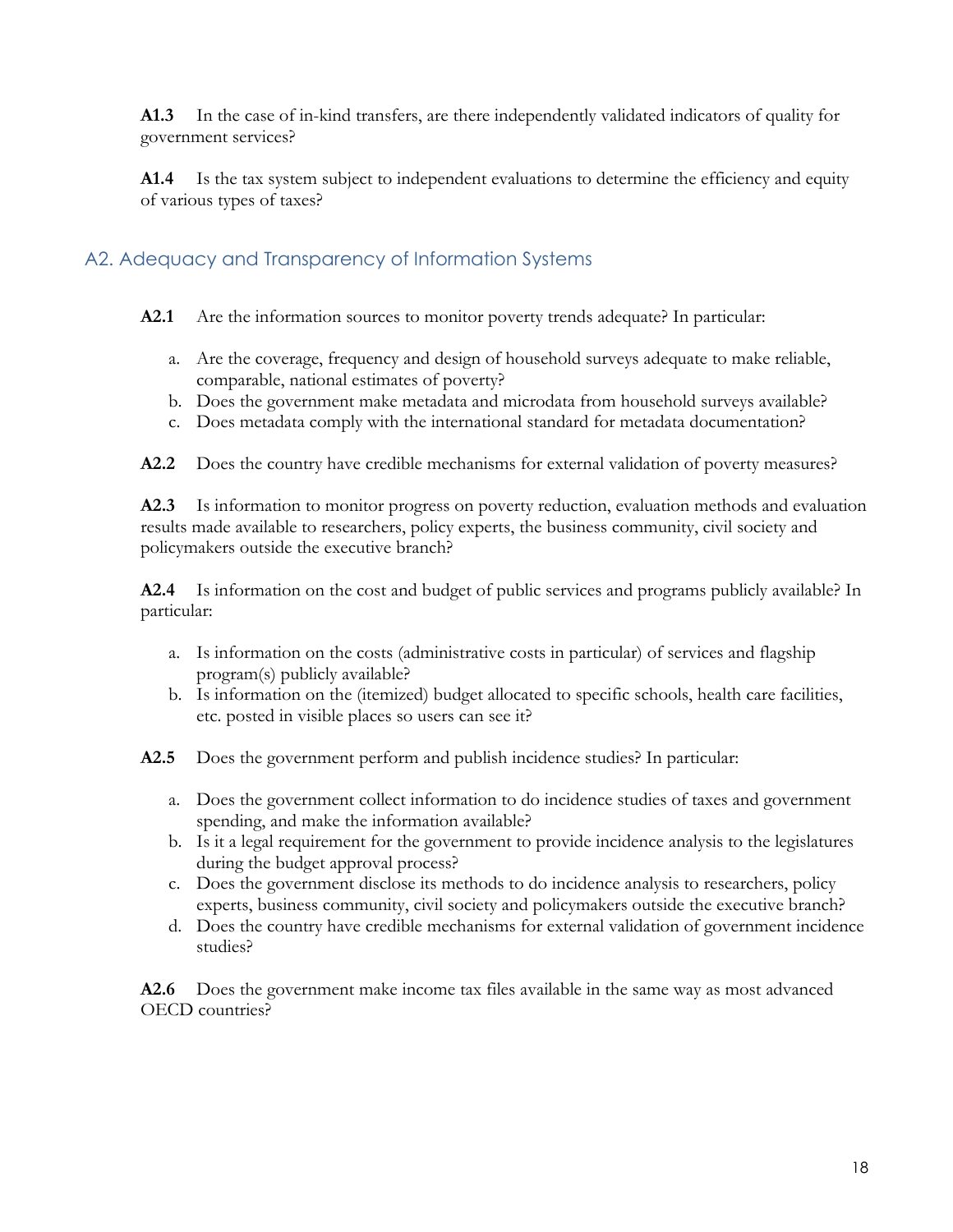### **REFERENCES**

- Adcock and Collier (2001) Adcock, Robert and David Collier. 2001. "Measurement Validity: A Shared Standard for Qualitative and Quantitative Research." *The American Political Science Review* 95(3): 529- 546.
- Hausmann et al. (2008) Hausmann, Ricardo, Bailey Klinger and Rodrigo Wagner. 2008. "Doing Growth Diagnostics in Practice: A 'Mindbook.'" CID Working Paper 77. Center for International Development at Harvard University.
- Hausmann et al. (2006) Hausmann, Ricardo, Dani Rodrik and Andrés Velasco. 2006. "Getting the Diagnosis Right: A New Approach to Economic Reform." *Finance and Development* 43(1): 12-15.
- Lustig, Nora and Sean Higgins (2013) "Commitment to Equity Assessment (CEQ): Estimating the Incidence of Social Spending, Subsidies and Taxes. Handbook," *CEQ Working Paper No. 1,* July 2011; revised January 2013.
- Morra, Imas and Rist (2009) Morra Imas, Linda G. and Ray C. Rist. 2009. *The Road to Results: Designing and Conducting Effective Development Evaluations*. Washington DC: World Bank.